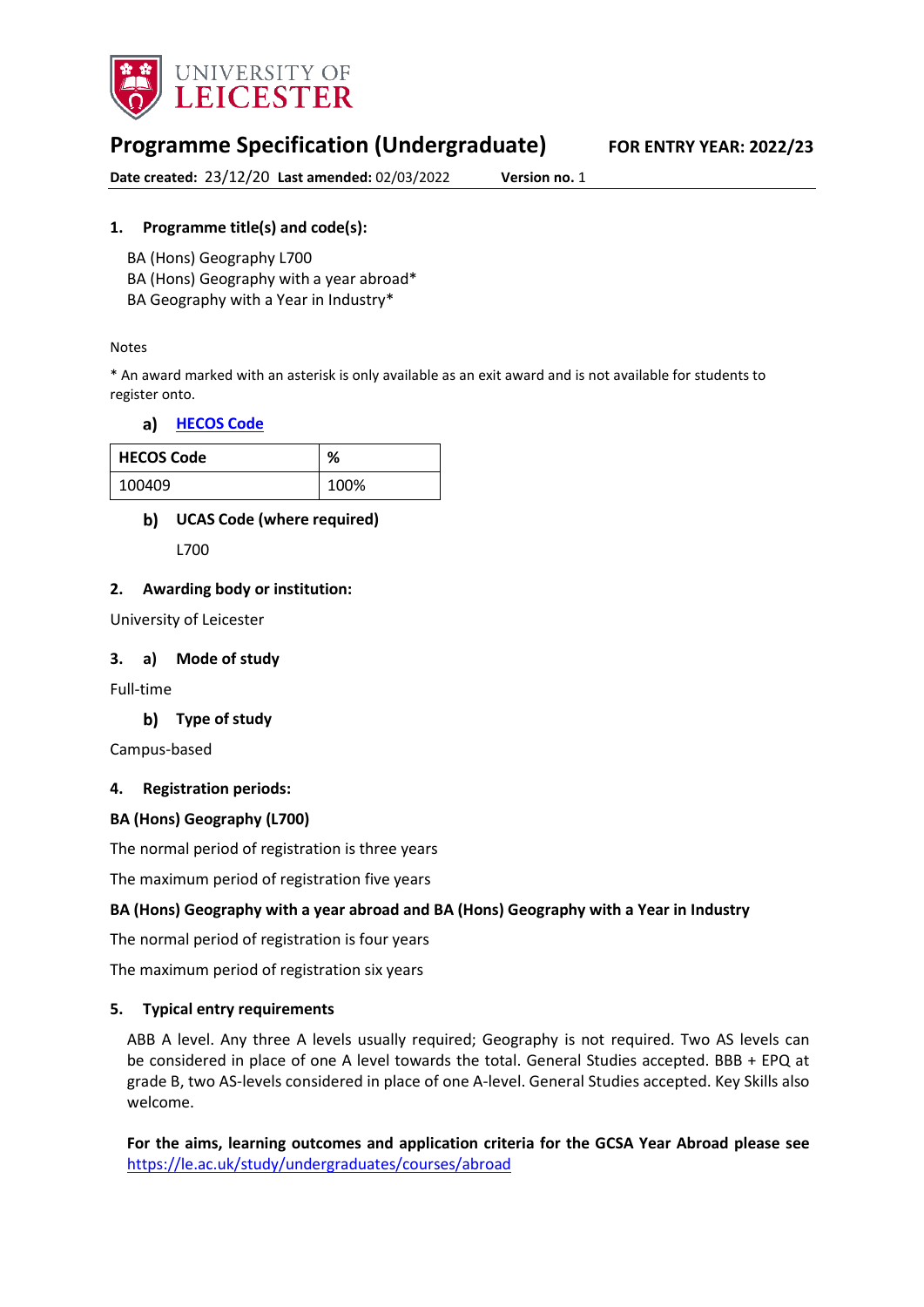### **6. Accreditation of Prior Learning**

APL will not be accepted for exemptions from individual modules, however it may be considered for direct entry to year 2, on a case by case and subject to the general provisions of the University APL policy.

### **7. Programme aims**

The programme aims to

- present a contemporary view of the world drawing on the breadth of the many geographical traditions with an emphasis on Human Geography;
- place geography at the core of modern discourses about the world and the events which are taking place in it;
- provide an intellectually challenging and stimulating curriculum that draws on the research expertise of staff in the department and enables students to develop in-depth knowledge and understanding of specialised areas of human geography;
- develop students' awareness of space and the world, and formulate geographical explanations for the phenomena they encounter;
- develop students' abilities to explore varied modes of geographical theories, techniques and concepts to analyse and explain the modern world;
- develop students' abilities to use and apply appropriate field, statistical and social survey methods to analyse issues from a geographical perspective; and
- provide a learning experience in which students can develop and demonstrate a range of transferable skills necessary for effective independent learning; career and personal development.
- provide opportunities to develop employability skills, and career and personal development planning.

For the 'with a year abroad' variant only, these additional programme aims apply:

- Develop enhanced employability skills
- Experience living and learning in a different cultural environment
- Develop Global Citizenship competencies
- Build new social, academic and professional international networks

For the Year in Industry variant only, these additional programme aims apply:

- Prepare students for career and training opportunities which relates to their degree in both the private and public sectors, and voluntary organisations.
- Construct effective applications for placement opportunities
- Provide students the opportunity to recognise suitable plans for transitioning into the workplace

#### **8. Reference points used to inform the programme specification**

- QAA Benchmarking Statement
- Framework for Higher Education Qualifications (FHEQ)
- UK Quality Code for Higher Education
- University Learnin[g Strategy](https://www2.le.ac.uk/offices/sas2/quality/learnteach)
- [University Assessment Strategy](https://www2.le.ac.uk/offices/sas2/quality/learnteach)
- University of Leicester Periodic Developmental Review Report
- External Examiners' reports (annual)
- United Nations Education for Sustainable Development Goals
- Student Destinations Data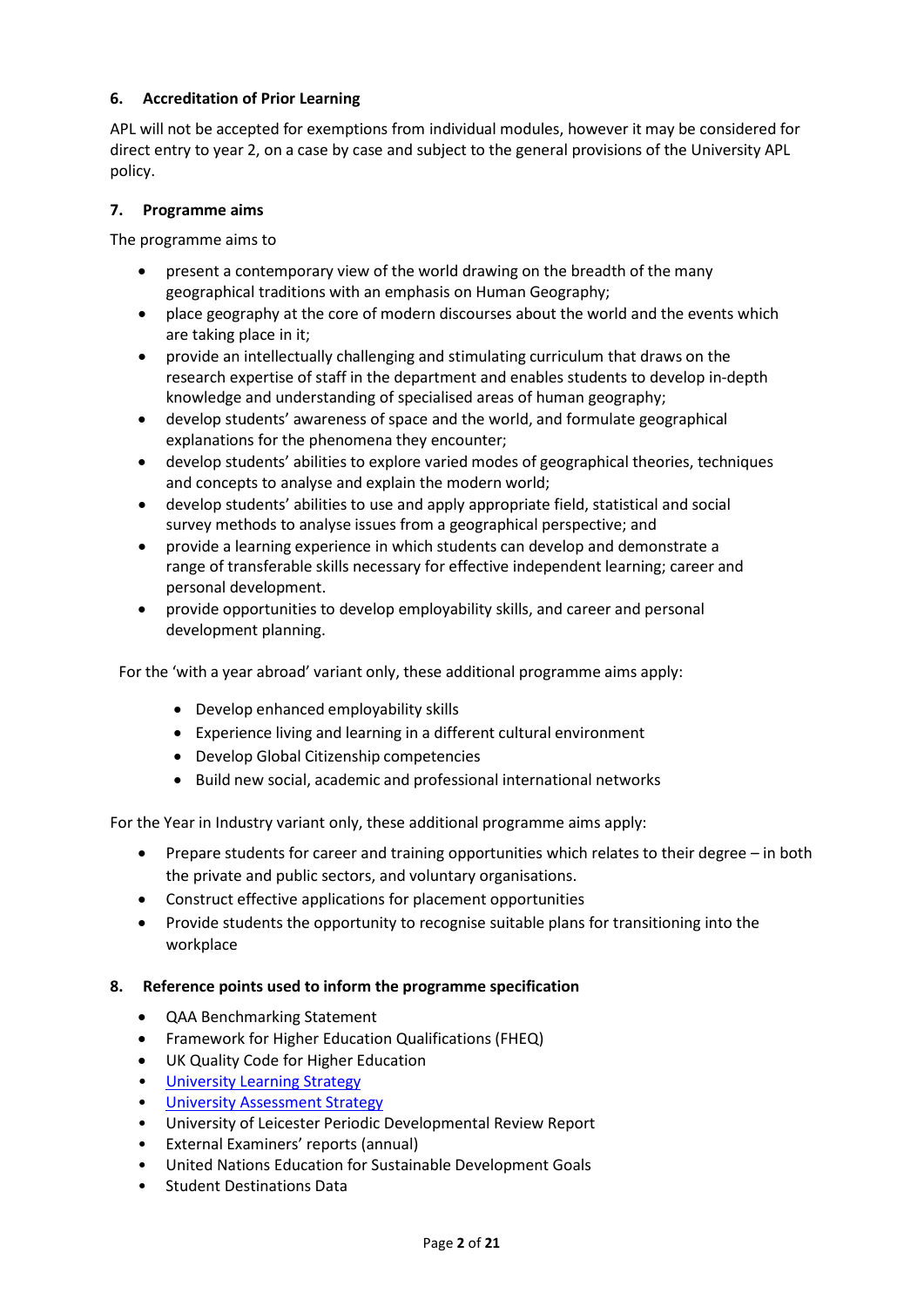## **9. Programme Outcomes**

Unless otherwise stated, programme outcomes apply to all awards specified in 1. Programme title(s).

# **Discipline specific knowledge and competencies**

i) Mastery of an appropriate body of knowledge

| <b>Intended Learning</b><br><b>Outcomes</b>                                                                                                                                                                         | <b>Teaching and Learning Methods</b>                                                                                                                                                                                                    | <b>How Demonstrated?</b>                                                                                                                                                                                                            |
|---------------------------------------------------------------------------------------------------------------------------------------------------------------------------------------------------------------------|-----------------------------------------------------------------------------------------------------------------------------------------------------------------------------------------------------------------------------------------|-------------------------------------------------------------------------------------------------------------------------------------------------------------------------------------------------------------------------------------|
| Demonstrate an appropriate<br>body of geographical<br>knowledge including<br>patterns and processes of<br>environmental systems and<br>cycles, environmental<br>change and human and<br>environmental interactions. | Lectures, tutorials, seminars,<br>computer-aided learning and<br>computer-based practical,<br>laboratory based practical,<br>directed readings, independent<br>research, student centered<br>learning, presentations and<br>discussion. | Essays, essay-based examinations,<br>dissertations, presentations,<br>contributions to discussion, practical<br>reports, objective testing, problem-<br>based exercises, field & lab<br>notebooks, review papers,<br>bibliographies |

| ii) | Understanding and application of key concepts and techniques |
|-----|--------------------------------------------------------------|
|     |                                                              |

| <b>Intended Learning</b><br><b>Outcomes</b>                                                                                 | <b>Teaching and Learning Methods</b>                                                                                                  | <b>How Demonstrated?</b>                                                                                                                                                   |
|-----------------------------------------------------------------------------------------------------------------------------|---------------------------------------------------------------------------------------------------------------------------------------|----------------------------------------------------------------------------------------------------------------------------------------------------------------------------|
| Demonstrate knowledge of<br>the different approaches to<br>geographical explanation<br>and interpretation.                  | Lectures, tutorials, seminars,<br>directed reading, independent<br>research, computer practical,<br>group learning.                   | Essays, essay-based<br>examinations, dissertations,<br>presentations, contributions to<br>discussion, practical reports,<br>objective testing, problem based<br>exercises. |
| Demonstrate a competence<br>in the varied methods of<br>interpreting the physical<br>environment                            | Tutorials, seminars, directed reading,<br>independent research, computer<br>practical; laboratory based practical,<br>group learning. | Essays, essay-based<br>examinations, dissertations,<br>presentations, contributions to<br>discussion, practical reports,<br>objective testing, problem based<br>exercises. |
| Recognise the ways in which<br>physical, environmental, and<br>cultural processes lead to the<br>distinctiveness of places. | Lectures, tutorials, seminars,<br>directed reading, independent<br>research, computer practicals,<br>group learning.                  | Essays, essay-based<br>examinations, dissertations,<br>presentations, contributions to<br>discussion, practical reports,<br>objective testing, problem based<br>exercises. |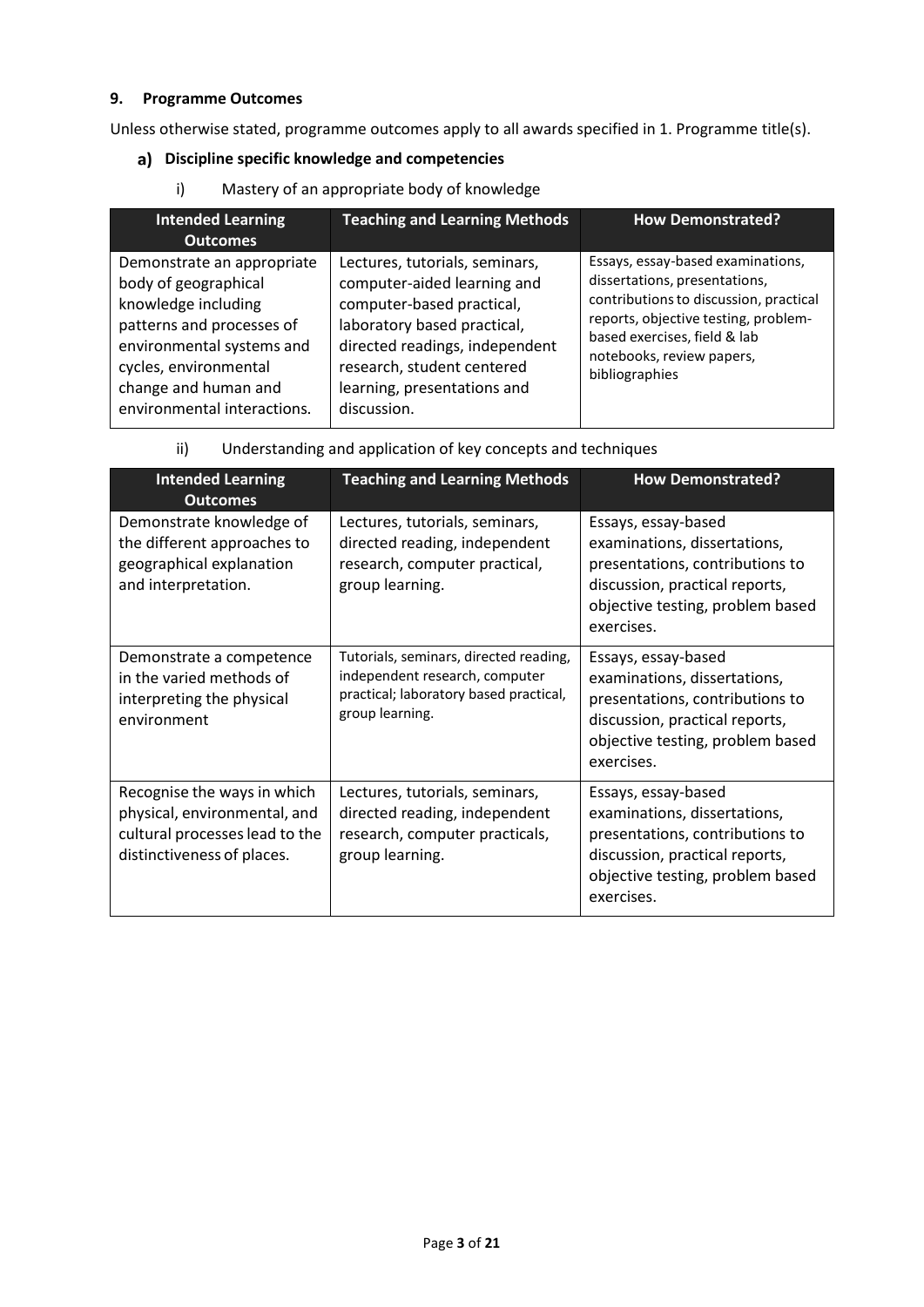iii) Critical analysis of key issues

| <b>Intended Learning</b><br><b>Outcomes</b>                                                                                                                                                                                                                                                         | <b>Teaching and Learning Methods</b>                                                                                 | <b>How Demonstrated?</b>                                                                                                                                                   |
|-----------------------------------------------------------------------------------------------------------------------------------------------------------------------------------------------------------------------------------------------------------------------------------------------------|----------------------------------------------------------------------------------------------------------------------|----------------------------------------------------------------------------------------------------------------------------------------------------------------------------|
| Critical evaluation of the<br>theoretical, philosophical<br>and methodological<br>perspectives employed in<br>physical geography;<br>geography's role in inter-<br>disciplinary studies within<br>natural and social sciences;<br>and the role of physical<br>geography in contemporary<br>society. | Lectures, tutorials, seminars,<br>directed reading, independent<br>research, computer practicals,<br>group learning. | Essays, essay-based<br>examinations, dissertations,<br>presentations, contributions to<br>discussion, practical reports,<br>objective testing, problem based<br>exercises. |
| Awareness of advantages<br>and problems of varied<br>geographical methods of<br>analysis.                                                                                                                                                                                                           | Tutorials, seminars, directed<br>reading, independent research,<br>computer practicals, group<br>learning            | Essays, essay-based<br>examinations, dissertations,<br>presentations, contributions to<br>discussion, practical reports,<br>objective testing, problem based<br>exercises. |
| Critical reflection on<br>research observations<br>presented in the literature<br>and own empirical research.                                                                                                                                                                                       | Tutorials, seminars, directed<br>reading, independent research,<br>computer practicals, group learning               | Essays, essay-based<br>examinations, dissertations,<br>presentations, contributions to<br>discussion, practical reports,<br>objective testing, problem based<br>exercises. |

# iv) Clear and concise presentation of material

| <b>Intended Learning</b><br><b>Outcomes</b>                                                                          | <b>Teaching and Learning Methods</b>                                                  | <b>How Demonstrated?</b>                                                                                                                                                                                    |
|----------------------------------------------------------------------------------------------------------------------|---------------------------------------------------------------------------------------|-------------------------------------------------------------------------------------------------------------------------------------------------------------------------------------------------------------|
| Use a variety of geographical<br>and general methods to<br>present information to a<br>range of different audiences. | Tutorials, seminars, independent<br>research, computer practicals,<br>group learning. | Writing tasks, design, mapping<br>and visualization tasks (e.g.<br>posters, magazines),<br>contributions to discussion,<br>dissertations (presentation of<br>independent research),<br>presentation skills. |

## v) Critical appraisal of evidence with appropriate insight

| <b>Intended Learning</b><br><b>Outcomes</b>                                                                                       | <b>Teaching and Learning Methods</b>                                                                       | <b>How Demonstrated?</b>                                                                                                                                                    |
|-----------------------------------------------------------------------------------------------------------------------------------|------------------------------------------------------------------------------------------------------------|-----------------------------------------------------------------------------------------------------------------------------------------------------------------------------|
| Formulate appropriate<br>questions for geographical<br>inquiry, and gather and<br>utilise suitable evidence in<br>answering them. | Tutorials, seminars, directed<br>reading, independent research,<br>computer practicals, group<br>learning. | Writing tasks, design, mapping and<br>visualization tasks, contributions to<br>discussion, dissertations<br>(presentation of independent<br>research), presentation skills. |
| Read, analyse and reflect<br>critically and contextually on<br>geographical texts and other<br>source materials.                  | Tutorials, seminars, directed<br>reading, independent research,<br>computer practicals, group<br>learning. | Writing tasks, design, mapping and<br>visualization tasks, contributions to<br>discussion, dissertations<br>(presentation of independent<br>research), presentation skills. |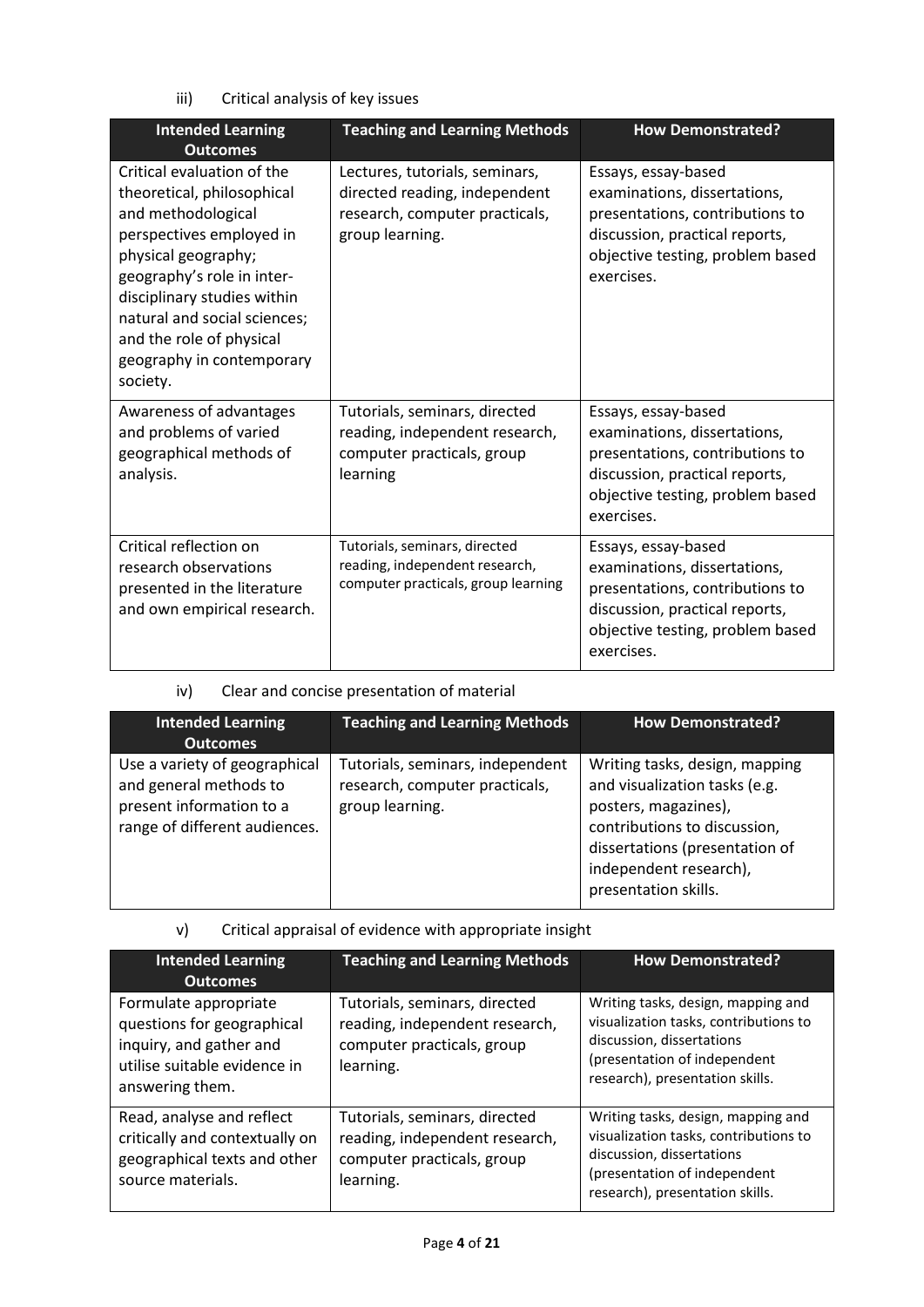vi) Other discipline specific competencies

| <b>Intended Learning</b><br>Outcomes                                                                                                                      | <b>Teaching and Learning Methods</b>                                                                                         | <b>How Demonstrated?</b>                                                                                                 |
|-----------------------------------------------------------------------------------------------------------------------------------------------------------|------------------------------------------------------------------------------------------------------------------------------|--------------------------------------------------------------------------------------------------------------------------|
| Conduct an independent<br>piece of geographical<br>research from problem<br>formulation to evidence<br>collection, result<br>presentation and discussion. | Dissertations; group and<br>independent research. Field<br>courses, computer practicals,<br>laboratory practicals, lectures. | Dissertations; group and<br>independent research.                                                                        |
| Use specialised techniques<br>and approaches for the<br>collection, interpretation and<br>explanation of geographical<br>processes and information.       | Dissertations; group and<br>independent research. Field<br>courses, computer practicals,<br>laboratory practicals, lectures. | Field reports, group and<br>independent research;<br>dissertations; tutorials; objective<br>testing; laboratory reports. |
| Use specialised techniques<br>and approaches for the<br>presentation of geographical<br>information.                                                      | Dissertations; group and<br>independent research. Field<br>courses, computer practicals,<br>laboratory practicals, lectures. | Field reports, group and<br>independent research;<br>dissertations; design, mapping<br>and visualization tasks.          |

# **b)** Transferable skills

i) Oral communication

| <b>Intended Learning</b>                                                                                    | <b>Teaching and Learning Methods</b> | <b>How Demonstrated?</b>                                                |
|-------------------------------------------------------------------------------------------------------------|--------------------------------------|-------------------------------------------------------------------------|
| <b>Outcomes</b><br>Demonstrate clear, fluent<br>and coherent oral<br>expressions of geographical<br>issues. | Seminars, tutorials, field courses.  | Seminar and tutorial<br>presentations, contributions to<br>discussions. |
| Participate effectively in<br>group discussions of<br>geographical issues.                                  | Seminars, tutorials, field courses.  | Seminar and tutorial<br>presentations, contributions to<br>discussions. |

# ii) Written communication

| <b>Intended Learning</b><br><b>Outcomes</b>                                               | <b>Teaching and Learning Methods</b> | <b>How Demonstrated?</b>                                               |
|-------------------------------------------------------------------------------------------|--------------------------------------|------------------------------------------------------------------------|
| Present coherent and fluent<br>geographical arguments in a<br>variety of written formats. | Seminars, tutorials, group working.  | Essays, essay-based examinations,<br>dissertations, practical reports. |

## iii) Information technology

| <b>Outcomes</b>                                                                                                                                                                                                                                                                                                                                                                                              |  |
|--------------------------------------------------------------------------------------------------------------------------------------------------------------------------------------------------------------------------------------------------------------------------------------------------------------------------------------------------------------------------------------------------------------|--|
|                                                                                                                                                                                                                                                                                                                                                                                                              |  |
| Use information technology<br>Computer-based exercises.<br>Induction programme, computer<br>in general, and geographical<br>practical classes and<br>Independent research,<br>information systems in<br>dissertation, problem solving<br>independent research.<br>particular to explore and<br>exercises, essays, web pages,<br>analyse geographical<br>posters, group reports.<br>concepts and information. |  |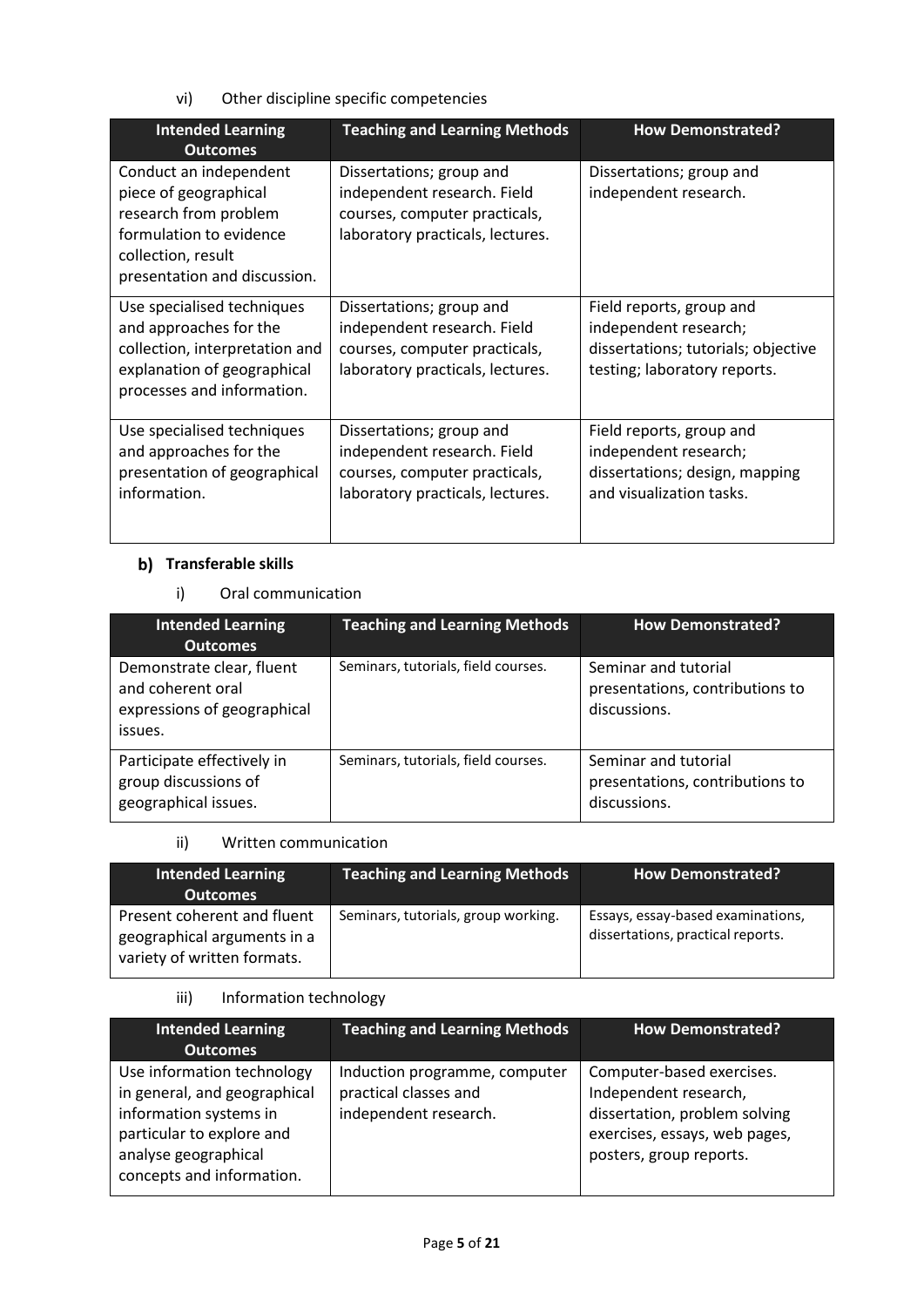| <b>Intended Learning</b><br><b>Outcomes</b>                                                                                                                                | <b>Teaching and Learning Methods</b>                           | <b>How Demonstrated?</b>                                                                                                                        |
|----------------------------------------------------------------------------------------------------------------------------------------------------------------------------|----------------------------------------------------------------|-------------------------------------------------------------------------------------------------------------------------------------------------|
| Use IT to effectively support<br>geographical studies,<br>including the use of IT for<br>bibliographic research, and<br>written and visual<br>presentation of information. | Computer practical classes, group<br>and independent research. | Computer-based exercises.<br>Independent research,<br>dissertation, problem solving<br>exercises, essays, web pages,<br>posters, group reports. |

# iv) Numeracy

| <b>Intended Learning</b><br><b>Outcomes</b>                                                              | <b>Teaching and Learning Methods</b>                          | <b>How Demonstrated?</b>                                         |
|----------------------------------------------------------------------------------------------------------|---------------------------------------------------------------|------------------------------------------------------------------|
| Use statistical and graphic<br>techniques to explore,<br>analyse and visualise<br>geographical concepts. | Lectures; computer practical<br>classes, independent research | Computer-based exercises.<br>Independent research, dissertation. |

# v) Team working

| <b>Intended Learning</b><br><b>Outcomes</b>                                                                        | <b>Teaching and Learning Methods</b>                         | <b>How Demonstrated?</b>                                    |
|--------------------------------------------------------------------------------------------------------------------|--------------------------------------------------------------|-------------------------------------------------------------|
| Work effectively and<br>collaboratively in teams to<br>collectively explore<br>geographical concepts and<br>tasks. | Tutorials, seminars, team problem<br>solving, field courses. | Seminar and tutorial working,<br>problem solving exercises. |

# vi) Problem solving

| <b>Intended Learning</b><br><b>Outcomes</b>                                              | Teaching and Learning Methods                                | <b>How Demonstrated?</b>                                    |
|------------------------------------------------------------------------------------------|--------------------------------------------------------------|-------------------------------------------------------------|
| Explore geographical<br>problem spaces with<br>contemporary discourses<br>and approaches | Tutorials, seminars, team<br>problem solving, field courses. | Seminar and tutorial working,<br>problem solving exercises. |

# vii) Information handling

| <b>Intended Learning</b><br><b>Outcomes</b>                                                                                    | <b>Teaching and Learning Methods</b>                                                                                                                                                                                                                                                              | <b>How Demonstrated?</b>                                                                                                                                       |
|--------------------------------------------------------------------------------------------------------------------------------|---------------------------------------------------------------------------------------------------------------------------------------------------------------------------------------------------------------------------------------------------------------------------------------------------|----------------------------------------------------------------------------------------------------------------------------------------------------------------|
| Gather, retrieve and<br>manipulate geographical<br>evidence and information in<br>support of geographical<br>arguments         | Tutorials, seminars, directed<br>Essays, essay-based<br>reading, independent research,<br>examinations, dissertations,<br>practical reports., seminar and<br>computer practicals, team<br>problem solving, field courses.<br>tutorial working, problem solving<br>exercises, team problem solving |                                                                                                                                                                |
| Analyse information from a<br>variety of sources to develop<br>and construct geographical<br>arguments and<br>interpretations. | Tutorials, seminars, directed<br>reading, independent research,<br>computer practicals, team<br>problem solving, field courses.                                                                                                                                                                   | Essays, essay-based<br>examinations, dissertations,<br>practical reports., seminar and<br>tutorial working, problem solving<br>exercises, team problem solving |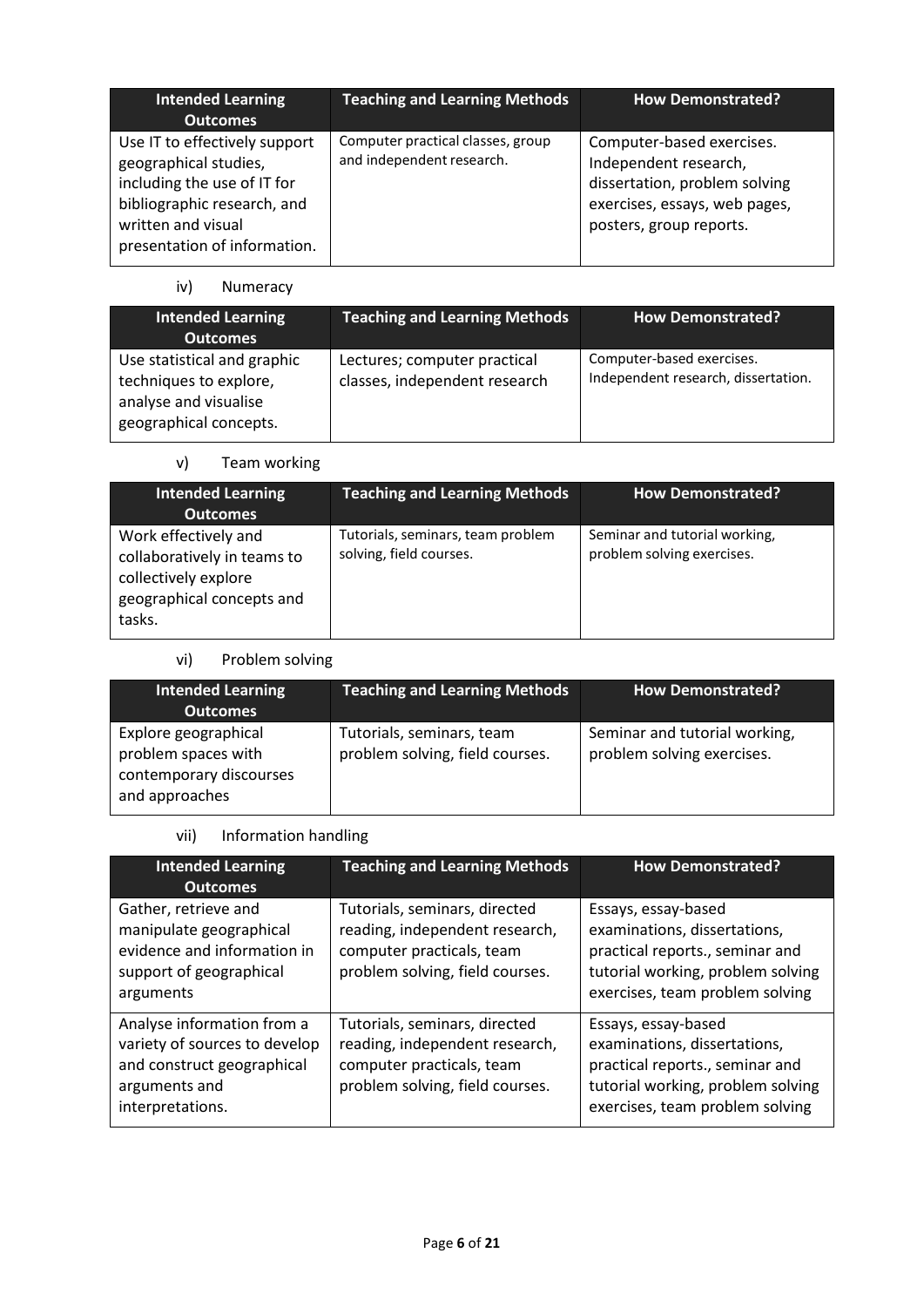viii) Skills for lifelong learning

| <b>Intended Learning</b><br><b>Outcomes</b>                                                                                                          | <b>Teaching and Learning Methods</b>                                                     | <b>How Demonstrated?</b>                                                                                                  |
|------------------------------------------------------------------------------------------------------------------------------------------------------|------------------------------------------------------------------------------------------|---------------------------------------------------------------------------------------------------------------------------|
| Demonstrate intellectual<br>development and<br>independence through the<br>setting of research tasks and<br>the solving of geographical<br>problems. | All of the above particularly,<br>independent research and<br>seminar presentations      | All of the above, particularly,<br>dissertations, seminars, essays,<br>independent research.                              |
| Reflect upon own learning<br>and use personal<br>development planning to<br>plan personal, academic and<br>career development.                       | All of the above, particularly<br>tutorials, Personal and<br><b>Development Planning</b> | Discussions with personal and<br>other tutors; Curriculum vitae<br>writing. Employability & career<br>development module. |
| Manage time effectively to<br>meet targets and deadlines.                                                                                            | All of the above, particularly<br>independent research and self-<br>directed study.      | All of the above, particularly,<br>dissertations, seminars, essays,<br>independent research.                              |

# **For Year in Industry students (only)**

| <b>Intended Learning Outcomes</b>                                                         | <b>Teaching and Learning Methods</b>                                                                                      | <b>How Demonstrated</b>                                             |  |  |
|-------------------------------------------------------------------------------------------|---------------------------------------------------------------------------------------------------------------------------|---------------------------------------------------------------------|--|--|
| Placement Preparation 1 and 2                                                             |                                                                                                                           |                                                                     |  |  |
| 1. Select appropriate<br>resources for<br>researching/securing<br>placement opportunities | Students are provided with<br>dedicated and timetabled<br>sessions to prepare to search and<br>secure a year in industry. | Formative module feedback<br>through session tasks and<br>exercises |  |  |
|                                                                                           | Problem solving classes,<br>Masterclasses, Career<br>development programmes,<br>Independent research.                     |                                                                     |  |  |
| 2. Explain the process for<br>applying for and securing<br>a relevant placement           | Students are provided with<br>dedicated and timetabled<br>sessions to prepare to search and<br>secure a year in industry. | Formative module feedback<br>through session tasks and<br>exercises |  |  |
|                                                                                           | Problem solving classes,<br>Masterclasses, Career<br>development programmes,<br>Independent research.                     |                                                                     |  |  |
| 3. Construct effective<br>applications for<br>placement opportunities                     | Students are provided with<br>dedicated and timetabled<br>sessions to prepare to search and<br>secure a year in industry. | Formative module feedback<br>through session tasks and<br>exercises |  |  |
|                                                                                           | Problem solving classes,<br>Masterclasses, Career                                                                         |                                                                     |  |  |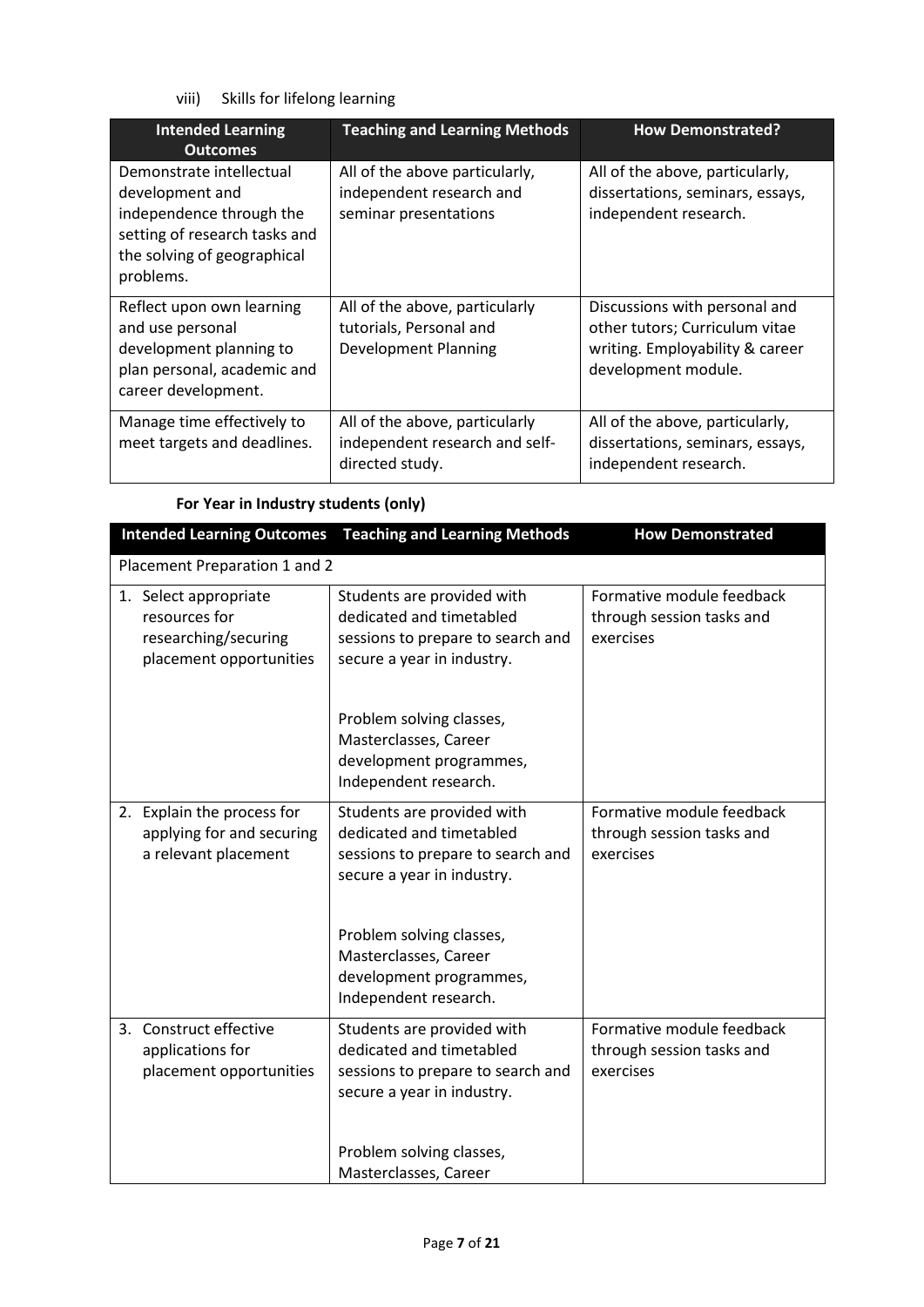|                                                                                                                                                                                    | development programmes,<br>Independent research.                                                                                                                                                                                   |                                                                                                                                                                                                                                                     |
|------------------------------------------------------------------------------------------------------------------------------------------------------------------------------------|------------------------------------------------------------------------------------------------------------------------------------------------------------------------------------------------------------------------------------|-----------------------------------------------------------------------------------------------------------------------------------------------------------------------------------------------------------------------------------------------------|
| 4. Recognise suitable plans<br>for transitioning into a<br>placement                                                                                                               | Students are provided with<br>dedicated and timetabled<br>sessions to prepare to search and<br>secure a year in industry.<br>Problem solving classes,<br>Masterclasses, Career<br>development programmes,<br>Independent research. | Formative module feedback<br>through session tasks and<br>exercises                                                                                                                                                                                 |
| On Placement                                                                                                                                                                       |                                                                                                                                                                                                                                    |                                                                                                                                                                                                                                                     |
| 1. Apply the theoretical and<br>practical aspects of the<br>material studied at the<br>University and<br>demonstrate the<br>personal and professional<br>skills necessary for your | Students undertake a minimum<br>of 9 months experience in the<br>workplace.<br>Project supervision, independent<br>research                                                                                                        | <b>Completion of Monthly</b><br>Reflective Journals to record<br>skills development, major<br>achievements, key areas of<br>work, learning points and<br>challenges overcome.                                                                       |
| role within the<br>organisation.                                                                                                                                                   |                                                                                                                                                                                                                                    | Assessed by a Placement<br>Portfolio, comprising of a<br>Reflective Summary,<br>Professional Development Plan,<br>and Updated CV (excluded from<br>word count) to formally assess<br>on a pass or fail basis.                                       |
|                                                                                                                                                                                    |                                                                                                                                                                                                                                    | Formative feedback during a<br>Placement Visit (in person or via<br>Skype) from Placement Provider<br>and Placement Tutor regarding<br>reflection on skills<br>development, areas of strength<br>and weakness and contribution<br>to the workplace. |
| 2. Compose a Professional<br>Development Plan<br>considering your<br>strengths, development<br>areas and motivations for<br>your next step                                         | Students undertake a minimum<br>of 9 months experience in the<br>workplace.<br>Project supervision, independent<br>research                                                                                                        | <b>Completion of Monthly</b><br>Reflective Journals to record<br>skills development, major<br>achievements, key areas of<br>work, learning points and<br>challenges overcome.                                                                       |
|                                                                                                                                                                                    |                                                                                                                                                                                                                                    | Assessed by a Placement<br>Portfolio, comprising of a<br>Reflective Summary,<br>Professional Development Plan,<br>and Updated CV (excluded from                                                                                                     |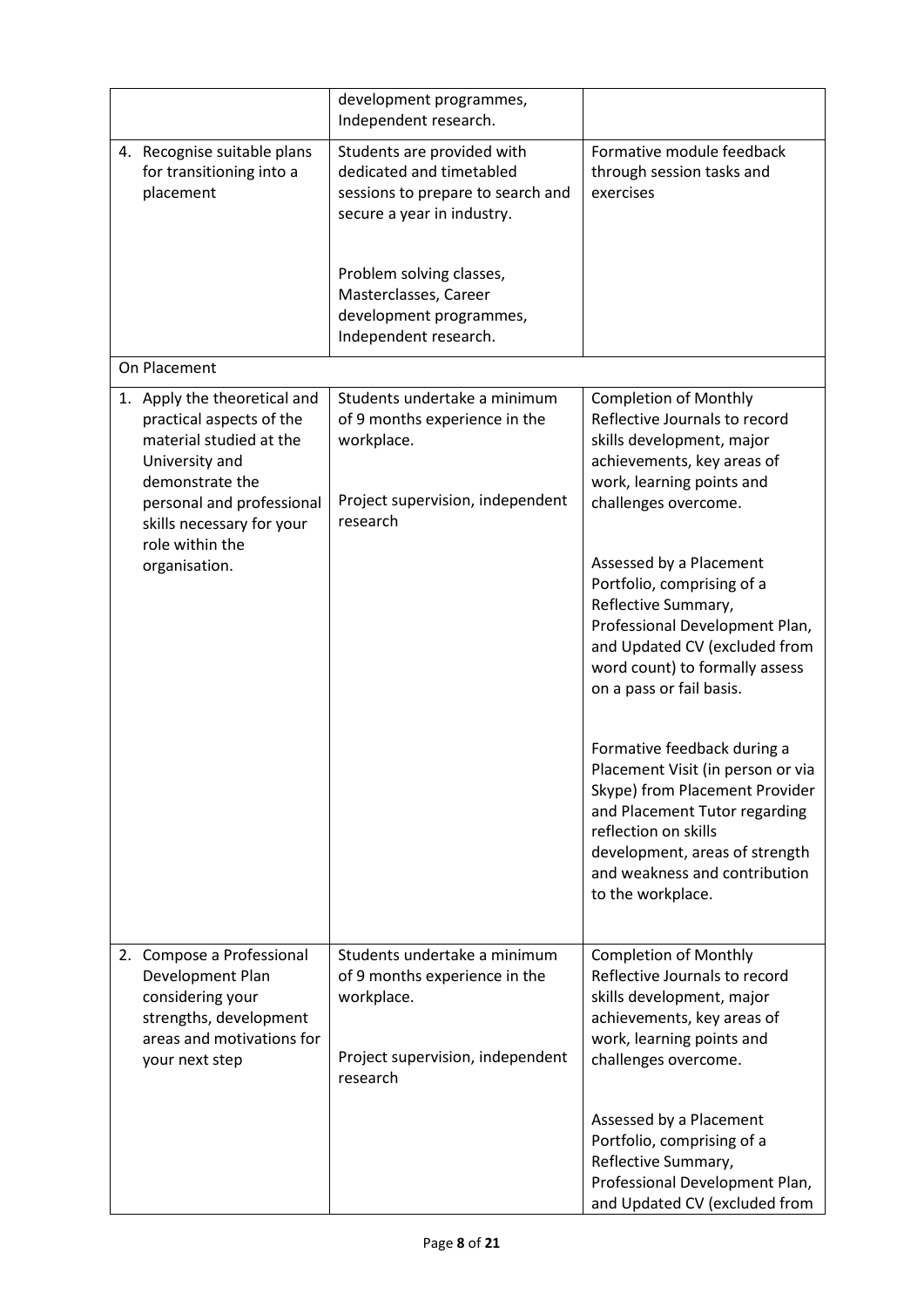|                                                                                                                                                            |                                                                                                                             | word count) to formally assess<br>on a pass or fail basis.<br>Formative feedback during a<br>Placement Visit (in person or via<br>Skype) from Placement Provider<br>and Placement Tutor regarding<br>reflection on skills<br>development, areas of strength<br>and weakness and contribution<br>to the workplace. |
|------------------------------------------------------------------------------------------------------------------------------------------------------------|-----------------------------------------------------------------------------------------------------------------------------|-------------------------------------------------------------------------------------------------------------------------------------------------------------------------------------------------------------------------------------------------------------------------------------------------------------------|
| 3. Modify your CV to<br>include the skills and<br>experience you have<br>gained through your<br>significant experience<br>gained in the past 12<br>months. | Students undertake a minimum<br>of 9 months experience in the<br>workplace.<br>Project supervision, independent<br>research | <b>Completion of Monthly</b><br>Reflective Journals to record<br>skills development, major<br>achievements, key areas of<br>work, learning points and<br>challenges overcome.                                                                                                                                     |
|                                                                                                                                                            |                                                                                                                             | Assessed by a Placement<br>Portfolio, comprising of a<br>Reflective Summary,<br>Professional Development Plan,<br>and Updated CV (excluded from<br>word count) to formally assess<br>on a pass or fail basis.                                                                                                     |
|                                                                                                                                                            |                                                                                                                             | Formative feedback during a<br>Placement Visit (in person or via<br>Skype) from Placement Provider<br>and Placement Tutor regarding<br>reflection on skills<br>development, areas of strength<br>and weakness and contribution<br>to the workplace.                                                               |

### Year Abroad

| <b>Intended Learning Outcomes</b>                             | <b>Teaching and Learning</b><br><b>Methods</b> | <b>How Demonstrated?</b> |
|---------------------------------------------------------------|------------------------------------------------|--------------------------|
| On completion of the year abroad students can be expected to: |                                                |                          |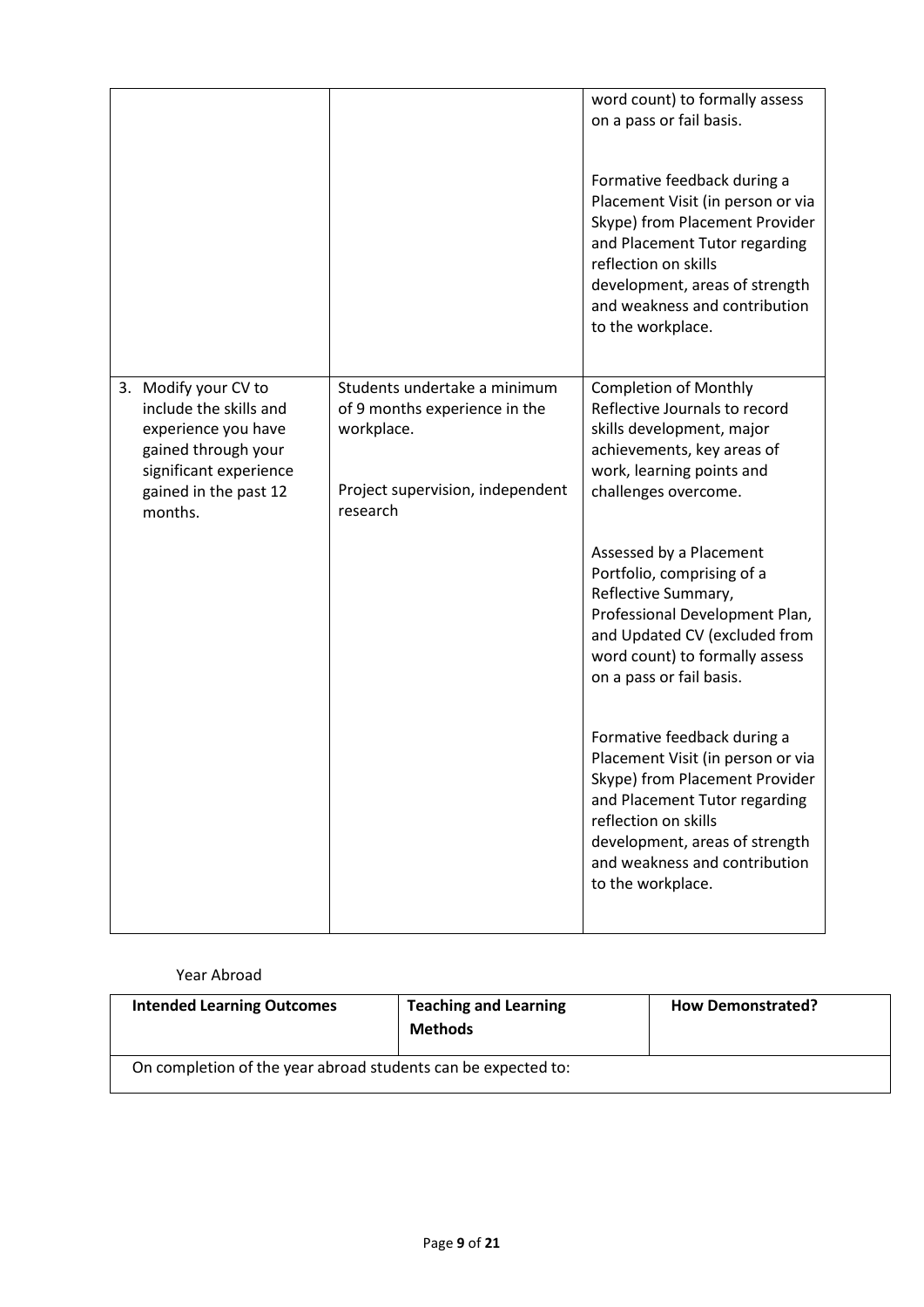| 1 <sup>1</sup> | Reflect on skills learned and<br>knowledge gained and explain<br>how these may contribute to<br>future academic development.                                           | Global Success toolkit (including<br>written guidance and workshops<br>to be delivered in partnership<br>with CDS). | Updated Curriculum Vitae (not<br>formally assessed).                                          |
|----------------|------------------------------------------------------------------------------------------------------------------------------------------------------------------------|---------------------------------------------------------------------------------------------------------------------|-----------------------------------------------------------------------------------------------|
| 2.             | Demonstrate improved<br>professional communication,<br>presentation and interpersonal<br>skills, networking skills and, if<br>relevant, skills in another<br>language. | Experience of living and studying<br>overseas.                                                                      | Seminar presentations and<br>contributions to tutorials during<br>final year of study at UoL. |
| 3.             | Demonstrate a range of self-<br>management and life-long<br>learning skills including time<br>management, adaptability,<br>confidence, independence and<br>enterprise. | Experience of studying in an<br>overseas institution.                                                               | Assessments undertaken<br>overseas.                                                           |

## **10. Progression points**

This programme follows the standard Scheme of Progression set out i[n Senate Regulations](http://www.le.ac.uk/senate-regulations) – see the version of Senate Regulation 5 governing undergraduate programmes relevant to the year of entry.

The following additional progression requirements for this programme have been approved:

• A key progression point is the requirement to pass the dissertation proposal for GY2414 before progression to GY3420 can be considered. An opportunity to resit is allowed in July; a further fail at this point will result in a resit without residence, with no immediate progression to Year 3. Further failure will trigger a withdrawal from the course.

## **Progression onto a year in industry**

The progression criteria for a 'year in industry' programme is to meet the requirements needed to progress to the next level of study as outlined in the University's Senate 5 Regulations.

Where a degree programme has a requirement from a Professional or Statutory Body (PSRB) for academic attainment for students undertake a year in industry are exempt from the proposed new progression criteria and will continue to uphold existing progression criteria.

A Placement Student will revert back to the degree without Year in Industry if:

- 1. They fail to secure a year in industry role.
- 2. They fail to pass the assessment related to the year in industry.
- 3. The year in industry ends early due to the behaviour of the Placement Student not being in accordance with the University's Regulations for Students, Student Responsibilities. The Placement Student will need to suspend for the remainder of the academic year. To prevent such an incident from happening, processes are in place to identify any possible issues or concerns early in the year in industry role. This includes a start check, regular communications, visits to the workplace (physical and/or virtual) and evaluation. Communication and contact between the Placement Student, Placement Provider and University provides support should issues arise.
- 4. They discontinue their Year in Industry. A student can return to their campus-based studies no later than the end of teaching week 2 at the start of the academic year should they decide to discontinue their Year in Industry they should complete a Course Transfer From. If a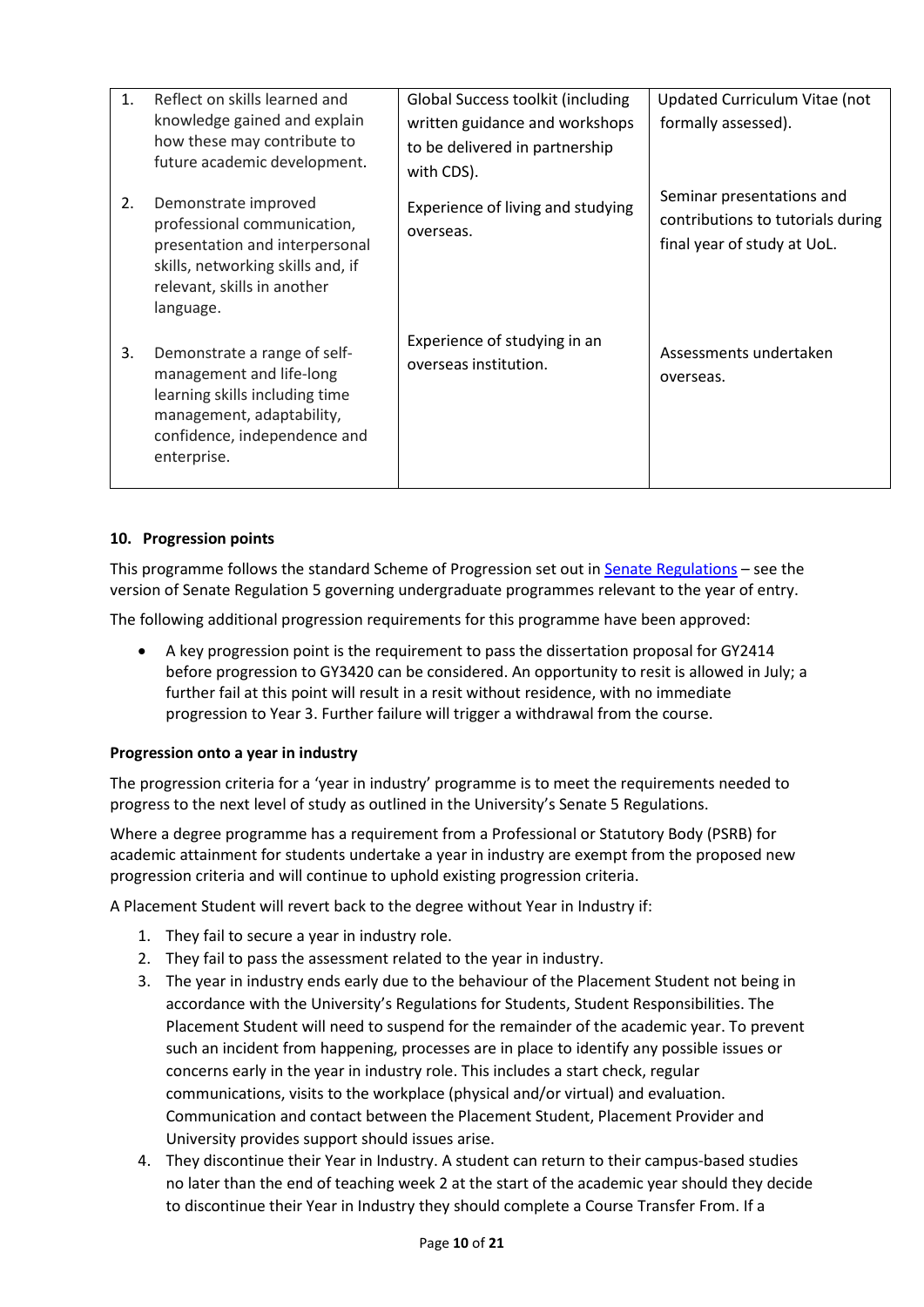Placement Student decides to discontinue their Year in Industry after this point they will need to suspend their studies for the remainder of the academic year.

Nine months is the minimum time required for a year in industry to be formally recognised. If the year in industry is terminated earlier than 9 months as a result of event outside of the Placement Students control (for example redundancy, or company liquidation), the following process will be adopted:

- 1. If the Placement Student has completed  $1 6$  months, they will be supported to search for another placement to take them up to the 9 months required for the year in industry to be formally recognised. If the Placement Student does not find a placement to meet this criteria they will be required to suspend and transferred onto the degree without Year in Industry.
- 2. If the Placement Student has completed 7-8 months, they will be supported to search for another placement to take them up to the 9 months required for the year in industry to be formally recognised. If the Placement Student cannot source an additional placement to take them to 9 months, assessments related to the year in industry will be set for the student to make it possible for the individual learning objectives for the year in industry to be met. This will allow the Year in Industry to be recognised in the degree certificate.
- 3. A Placement Student will not be permitted to undertake a placement which runs across two academic years.

In cases where a student has failed to meet a requirement to progress he or she will be required to withdraw from the course

### **Progression onto a year abroad**

Students need to achieve a credit-weighted average of 55% in the second year of their degree programme, and be carrying no failed modules, in order to progress to the year abroad. Students with mitigating circumstances may request that their circumstances be taken into consideration. The final determination should be made by the relevantBoard of Examiners.

A Student will revert back to the without a year abroad variant of the programme if:

- 1. They pass less than 50% of the equivalent of 120 UoL credits.
- 2. They pass between 50 and 80% of the equivalent of 120 UoL credits and do not pass a resit.
- 3. The year abroad ends early due to the behaviour of the Student not being in accordance with the University's Regulations for Students, Student Responsibilities. The Student will need to suspend for the remainder of the academic year. To prevent such an incident from happening, processes are in place to identify any possible issues or concerns during the risk assessment process, and via monitoringchecks during the year abroad. Communication and contact between the Student, the host university and UoL will ensure support is provided should issues arise.
- 4. The student discontinues their year abroad. A student may return to their campusbased studies no later than the end of teaching week 2 at the start of the academic year should they decide to discontinue their year abroad, and should complete a Course Transfer Form. If a student discontinues their year abroad after the end of teaching week 2 at Leicester and before the end of their first semester abroad, they will be required to suspend their studies for the remainder of the academic yearand transfer to the standard variant of their degree.

Where a student successfully completes the first semester of their year abroad, but discontinues their placement prior to completion of the full academic year for any reason, consideration may be given to the awarding of a 'witha semester abroad' degree programme, as set out below: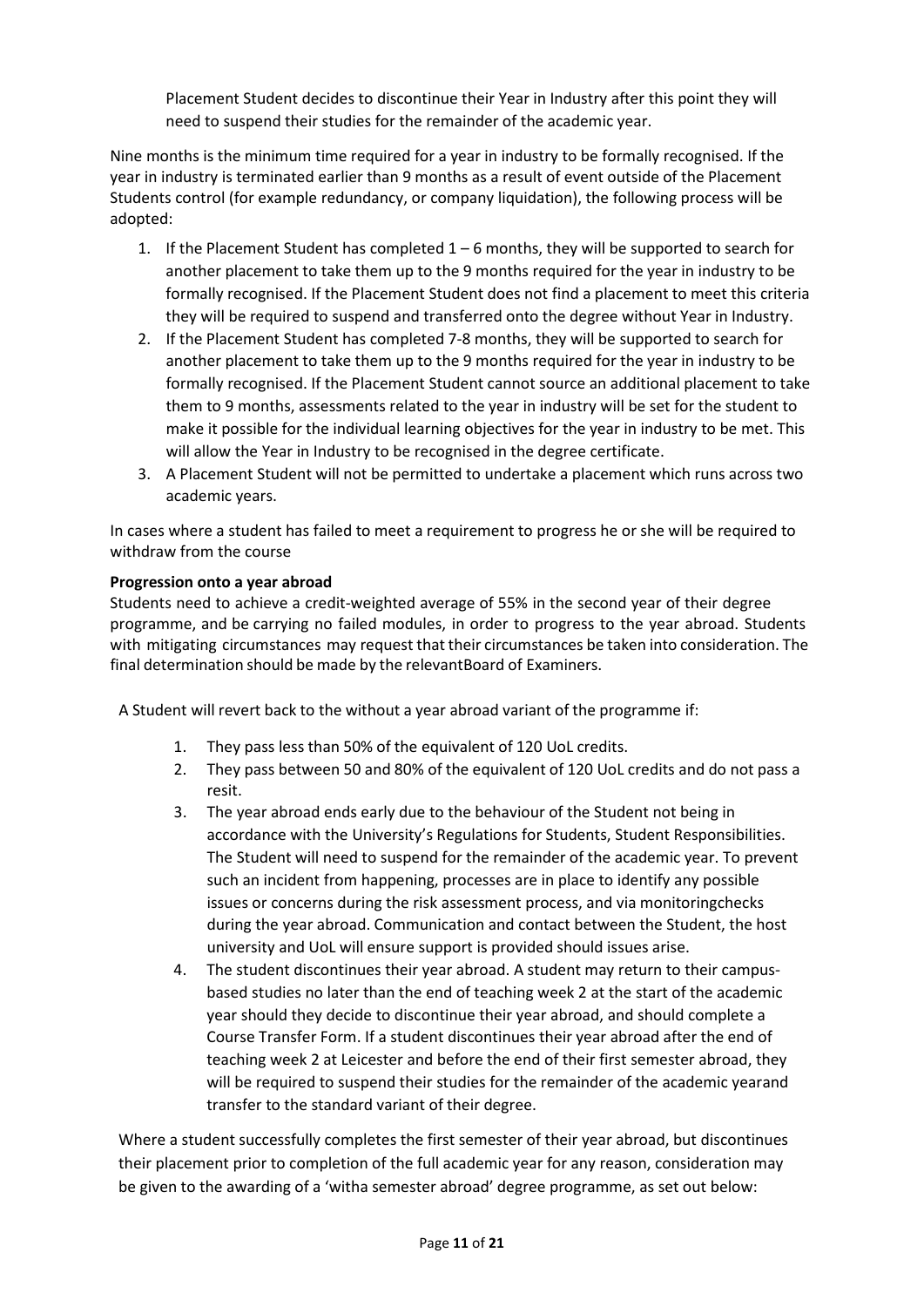- If a Student completes the first semester of their year abroad and subsequently discontinues prior to the end of their second semester, they will be required to suspend their studies for the remainder of the academic year, but will be deemed to have met the requirements to transfer to a 'with a semesterabroad' variant of their degree programme if they have passed the equivalent of 48 UoL credits.
- If the student has passed between 30 and 48 UoL credits, they may undertake resit opportunitiesoffered by the host university where possible.
- If the student is not able to undertake resit assessments via their host university, fails resits, or passes fewer than the equivalent of 30 UoL credits, they will revert to the standard variant of their degree.

# **Course transfers**

Course transfer to other Geography programmes including the year in industry will be considered at the end of year 1. Transfer to the year abroad programme may be possible in year 2.

## **11. Criteria for award and classification**

This programme follows the standard scheme of undergraduate award and classification set out in [Senate Regulations](http://www.le.ac.uk/senate-regulations) – see the version of *Senate Regulation 5 governing undergraduate programmes* relevant to the year of entry.

### **12. Special features**

Study in the field remains an integral part of the geography curriculum and the department runs field courses to a number of destinations around the world. Staff are engaged in internationally recognised research in the three principal areas of geography: Human Geography, Physical Geography, and Earth Observation and Geographical Information Science, specialising in Environment and Social Justice, Everyday Geopolitical lives, Planetary Urban and Rural Transformations, forests and Peatlands and Environmental Processes and Change.

#### **Placements**

It is the student's responsibility to secure a year in industry role. Students should attend Placement Preparation modules, additional support workshops and 1-2-1 appointments with the Career Development Service. Employer led activities provide a platform for students to engage with organisations who are recruiting students for year in industry roles.

When a Placement Student starts a year in industry, they will be required to complete health and safety documents and confirm they have completed a formal induction process no later than the 2nd week of placement. A Placement Student on the Year in Industry variant will also gain from being able to:

- 1. Apply the theoretical and practical aspects of the material studied at the University and demonstrate the personal and professional skills necessary for your role within the organisation.
- 2. Compose a Professional Development Plan considering your strengths, development areas and motivations for your next step
- 3. Modify your CV to include the skills and experience you have gained through your significant experience gained in the past 12 months

## **Year Abroad**

It is the student's responsibility to apply for a year abroad, and to comply in full with the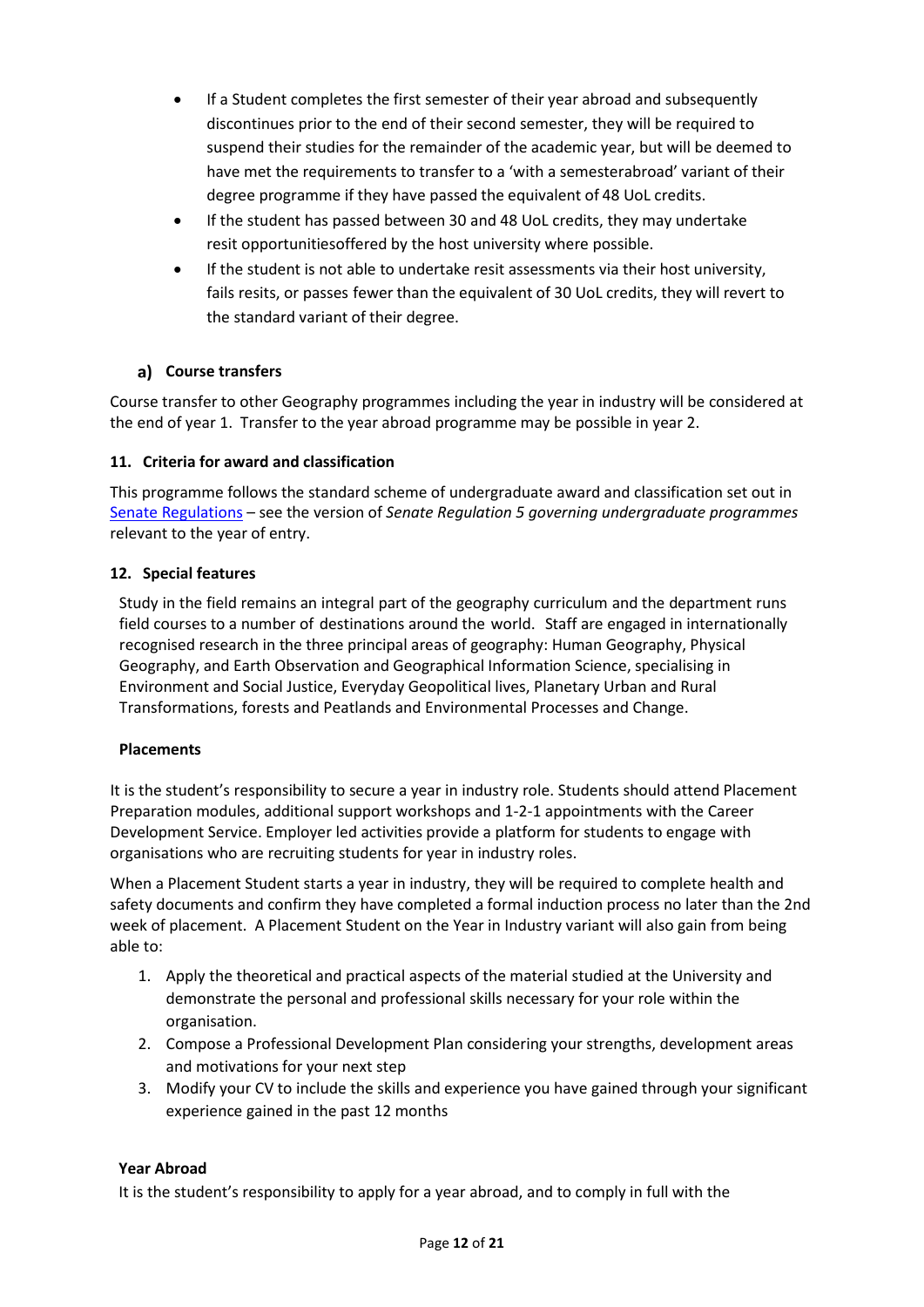preparation process, whichincludes

- Attendance at the 'What's next?' talk, delivered in February
- Attendance at pre-departure talks/events
- Compliance with the risk assessment process

Students will be offered additional pre-departure workshops on intercultural competence, and post-placementworkshops on employability.

### **13. Indications of programme quality**

External Examiner's reports have repeatedly praised the breadth of the education, the range of assessment types and the dedication of the staff.

### **14. External Examiner(s) reports**

The details of the External Examiner(s) for this programme and the most recent External Examiners' reports for this programme can be found at [exampapers@Leicester](https://exampapers.le.ac.uk/) [log-in required]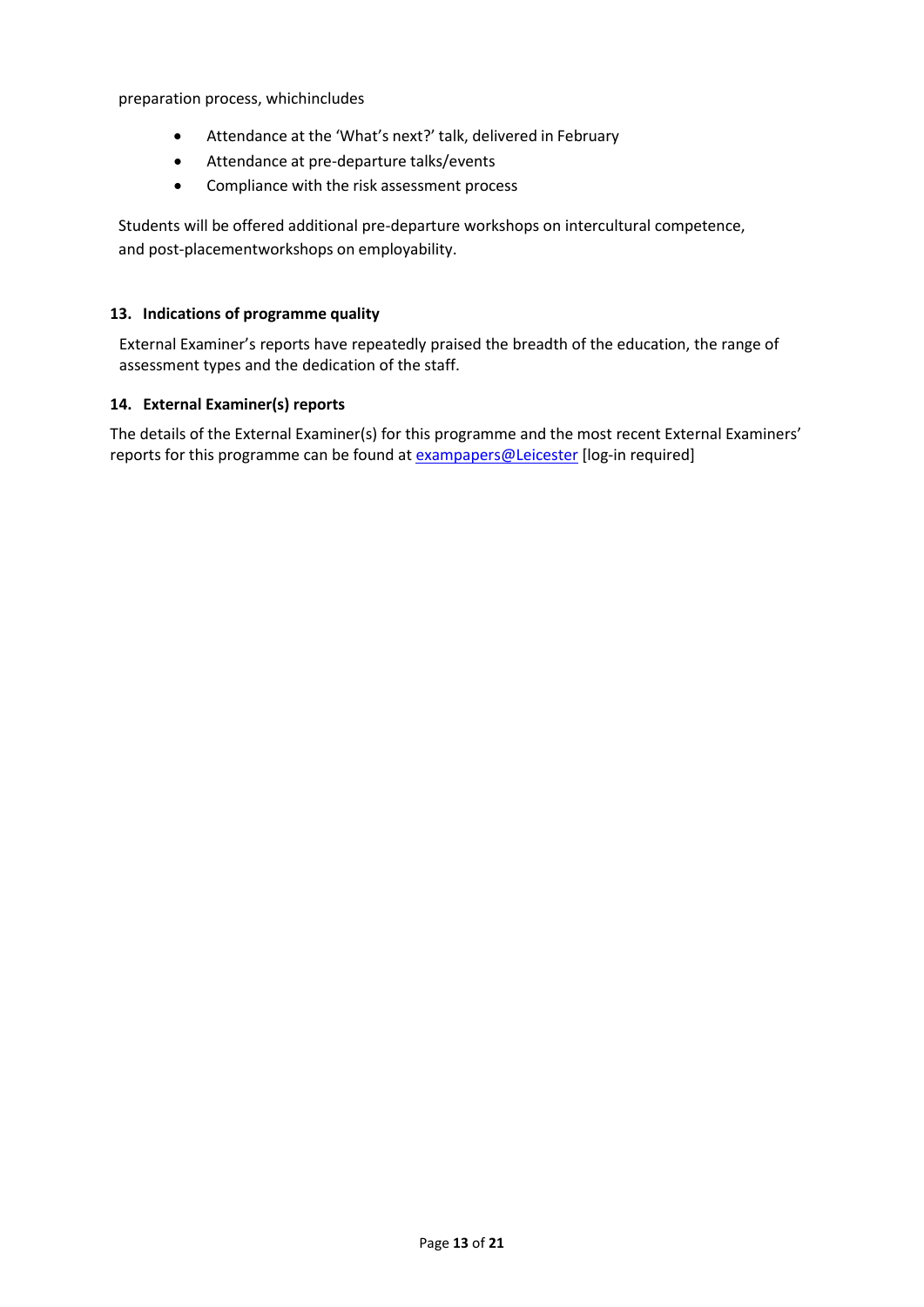

# **Programme Specification (Undergraduate) FOR ENTRY YEAR: 2022/23**

**Date created:** 23/12/20 **Last amended:** 02/03/2022 **Version no.** 1

# **Appendix 1: Programme structure (programme regulations)**

The University regularly reviews its programmes and modules to ensure that they reflect the current status of the discipline and offer the best learning experience to students. On occasion, it may be necessary to alter particular aspects of a course or module.

### **Updates to the programme**

| <b>Module Code(s)</b><br>Academic year affected |  | Update                                                       |
|-------------------------------------------------|--|--------------------------------------------------------------|
| 2022/23<br>GY1422                               |  | Module name changed to 'Skills for Professional Geographers' |
|                                                 |  |                                                              |

# BA Geography

## **Level 4/Year 1 2022/23**

Credit breakdown

| <b>Status</b> | <b>Year long</b> | Semester 1 | Semester 2 |
|---------------|------------------|------------|------------|
| Core          | n/a              | 60 credits | 60 credits |
| Optional      | n/a              | n/a        | n/a        |

120 credits in total

| Delivery period | Code   | <b>Title</b>                               | <b>Credits</b> |
|-----------------|--------|--------------------------------------------|----------------|
| Sem 1           | GY1411 | Human Geography for a Globalised World     | 15 credits     |
| Sem 1           | GY1422 | <b>Skills for Professional Geographers</b> | 15 credits     |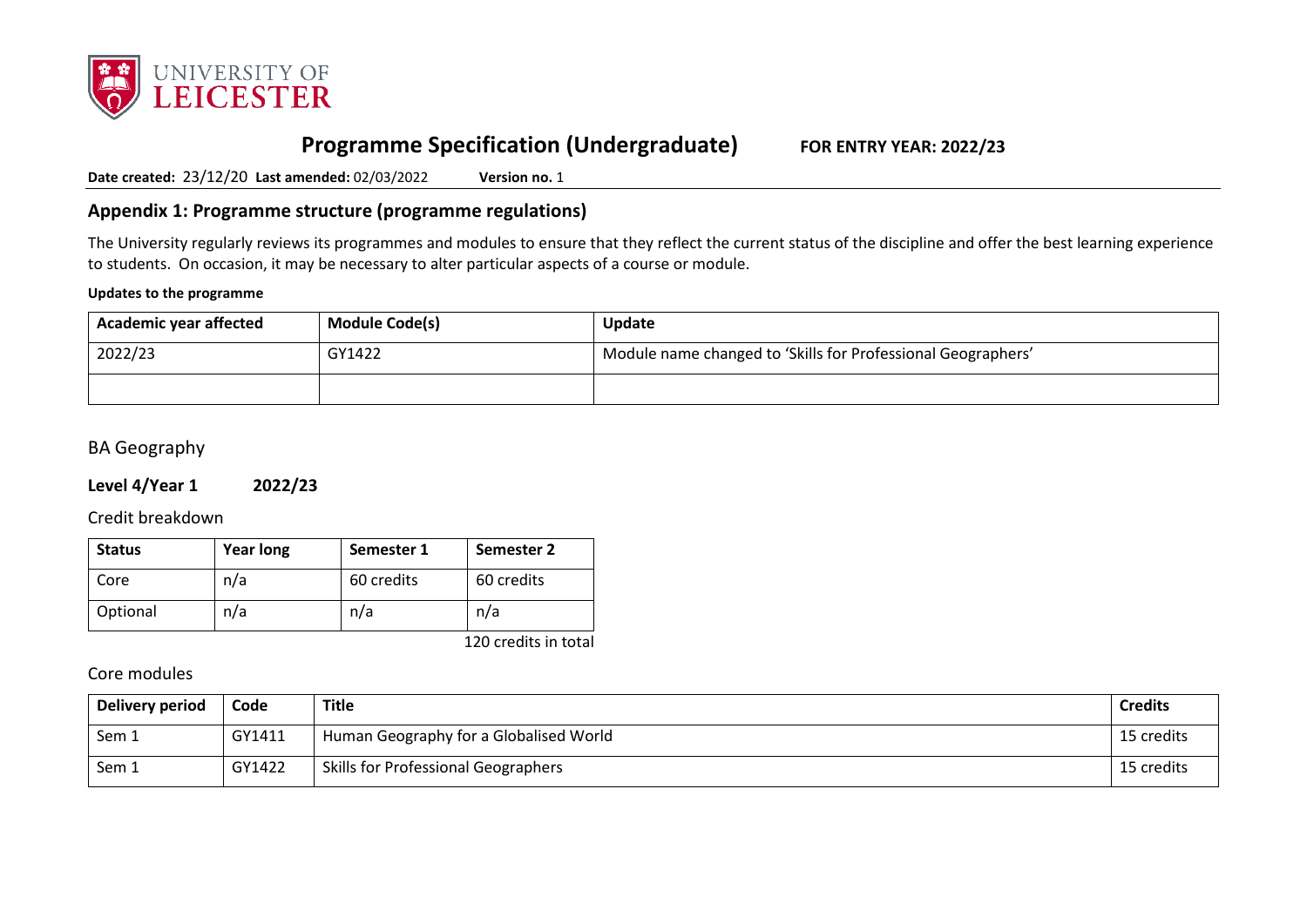| <b>Delivery period</b> | Code   | <b>Title</b>                                                   | <b>Credits</b> |
|------------------------|--------|----------------------------------------------------------------|----------------|
| Sem 1                  | GY1423 | <b>Exploring our Digital Planet</b>                            | 15 credits     |
| Sem 1                  | GY1431 | Evolution of the Earth System                                  | 15 credits     |
| Sem <sub>2</sub>       | GY1412 | Environment/Nature/Society                                     | 15 credits     |
| Sem <sub>2</sub>       | GY1413 | Human Geography Field course: The dynamics of people and place | 15 credits     |
| Sem <sub>2</sub>       | GY1421 | Working with Geographical Information                          | 15 credits     |
| Sem <sub>2</sub>       | GY1432 | The Contemporary Earth System                                  | 15 credits     |

N/A

# **Level 5/Year 2 2023/24**

Credit breakdown

| <b>Status</b> | <b>Year long</b> | Semester 1 | Semester 2 |
|---------------|------------------|------------|------------|
| Core          | n/a              | 30 credits | 45 credits |
| Optional      | n/a              | 30 credits | 15 credits |

120 credits in total

| Delivery period  | Code   | <b>Title</b>                                               | <b>Credits</b> |
|------------------|--------|------------------------------------------------------------|----------------|
| Sem 1            | GY2410 | Histories and Philosophies of Human Geography              | 15 credits     |
| Sem 1            | GY2420 | Climate Change: Impacts, Vulnerability and Adaptation      | 15 credits     |
| Sem <sub>2</sub> | GY2414 | Research Design and Methods (with Dissertation Planning)*  | 15 credits     |
| Sem <sub>2</sub> | GY2415 | Geographical Research in the Field (overseas field course) | 15 credits     |
| Sem <sub>2</sub> | GY2421 | <b>Geographical Information Science</b>                    | 15 credits     |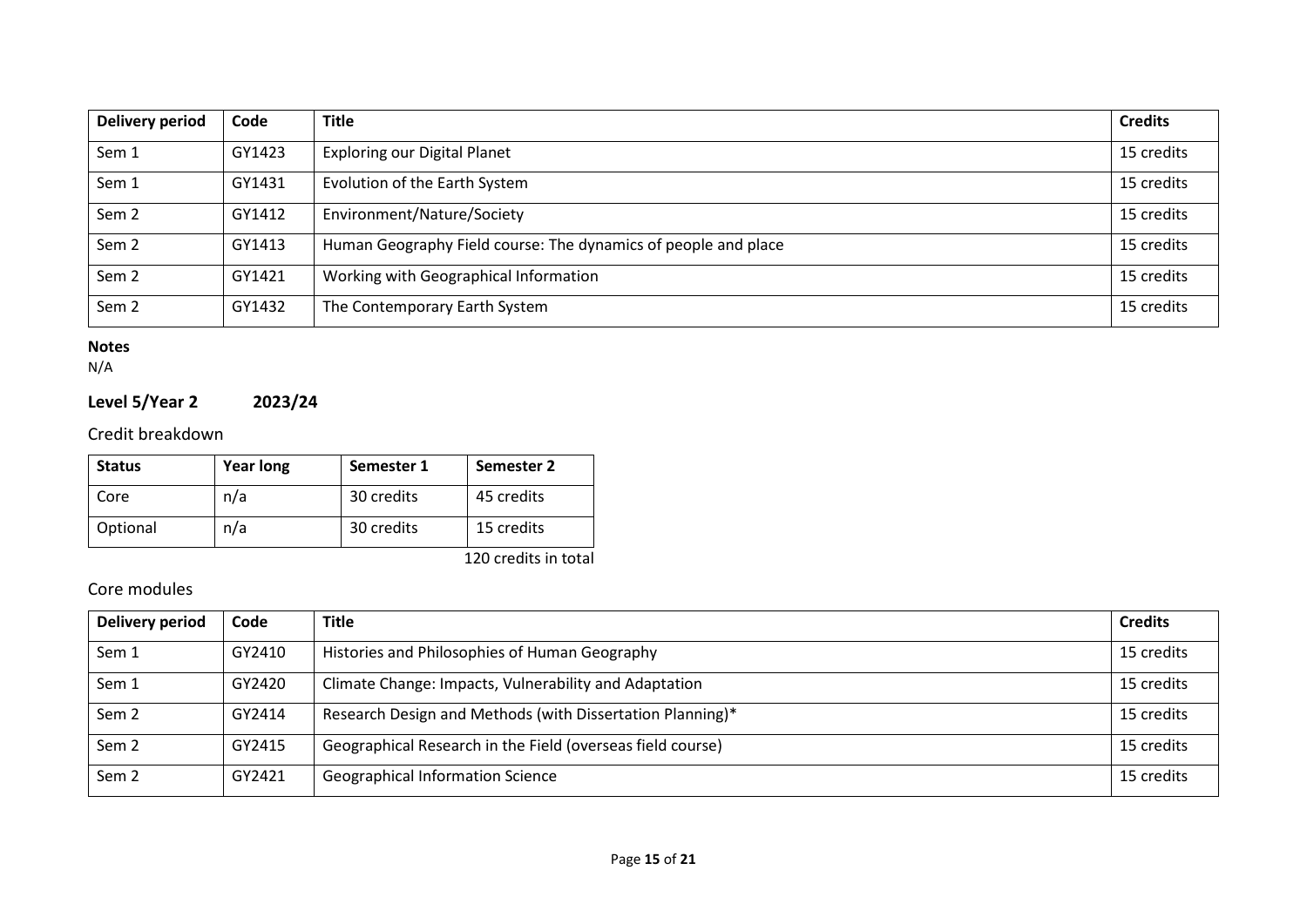\*Qualifying mark of 40% in dissertation proposal is required for progression into year 3

## Option modules

| Delivery period | Code   | <b>Title</b>                                        | <b>Credits</b> |
|-----------------|--------|-----------------------------------------------------|----------------|
| Semester 1      | GY2411 | A Critical Geography of Environment and Development | 15 credits     |
| Semester 1      | GY2412 | Economy, Society and Space                          | 15 credits     |
| Semester 1      | GY2413 | Social and Cultural Geography                       | 15 credits     |
| Semester 1      | GY2434 | The Dynamic Biosphere                               | 15 credits     |
| Semester 2      | GY2416 | Political Geography: Space, Territory and Power     | 15 credits     |
| Semester 2      | GY2422 | Geography in Education                              | 15 credits     |
| Semester 2      | GY2424 | Remote Sensing of the Environment                   | 15 credits     |

### **Notes**

This is an indicative list of option modules and not definitive of what will be available. Option module choice is also subject to availability, timetabling, student number restrictions and, where appropriate, students having taken appropriate pre-requisite modules.

# **Level 6/Year 3 2024/25**

# Credit breakdown

| <b>Status</b> | <b>Year long</b> | Semester 1 | Semester 2 |
|---------------|------------------|------------|------------|
| Core          | n/a              | 30 credits | n/a        |
| Optional      | n/a              | 30 credits | 60 credits |

120 credits in total

| Delivery period | Code   | Title                         | <b>Credits</b> |
|-----------------|--------|-------------------------------|----------------|
| Sem 1           | GY3420 | <b>Geography Dissertation</b> | 30 credits     |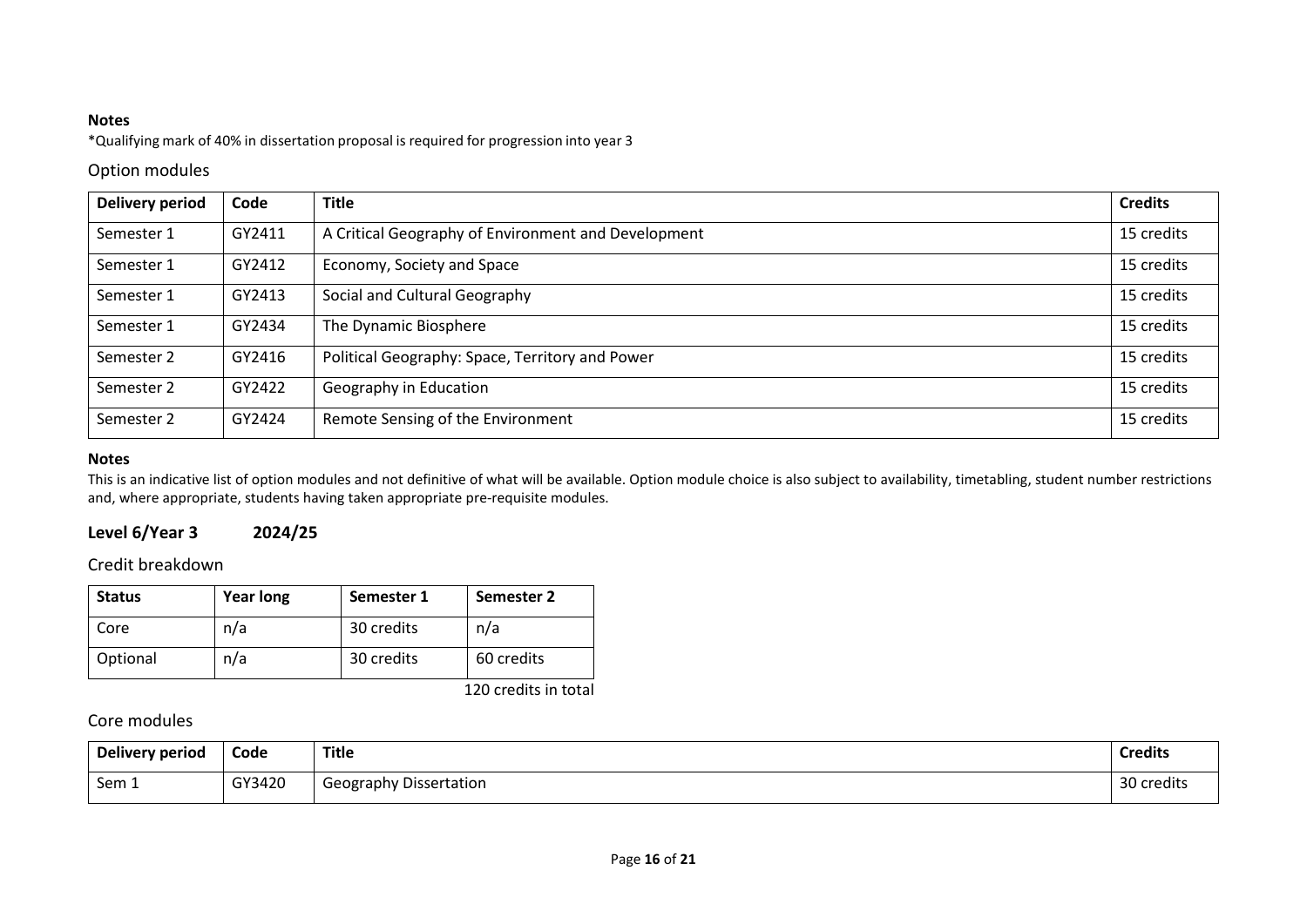n/a

# Option modules

| <b>Delivery period</b> | Code   | <b>Title</b>                                       | <b>Credits</b> |
|------------------------|--------|----------------------------------------------------|----------------|
| Semester 1             | GY3411 | <b>Contemporary Environmental Challenges</b>       | 15 credits     |
| Semester 1             | GY3413 | Geographies of the Market Place                    | 15 credits     |
| Semester 1             | GY3425 | <b>Critical Digital Geographies</b>                | 15 credits     |
| Semester 1             | GY3431 | <b>Neotropical Rainforests</b>                     | 15 credits     |
| Semester 2             | GY3412 | Cities of the Global South                         | 15 credits     |
| Semester 2             | GY3415 | Migration, Place and Diversity                     | 15 credits     |
| Semester 2             | GY3417 | Critical, Symbolic and Emotional Rural Geographies | 15 credits     |
| Semester 2             | GY3418 | <b>Overseas Field Option</b>                       | 15 credits     |
| Semester 2             | GY3421 | <b>Information Visualisation</b>                   | 15 credits     |
| Semester 2             | GY3426 | <b>Research Communication</b>                      | 15 credits     |
| Semester 2             | GY3439 | Understanding the Tropical Forests of SE Asia      | 15 credits     |

#### **Notes**

This is an indicative list of option modules and not definitive of what will be available. Option module choice is also subject to availability, timetabling, student number restrictions and, where appropriate, students having taken appropriate pre-requisite modules.

# **BA Geography with a Year Abroad**

Approved institutions for Geography include those listed at http://www2.le.ac.uk/offices/international/overseas-exchange/outgoing/where-can-I-go/exchanges-byacademic-subject/geography.

### **FIRST, SECOND AND FOURTH YEAR MODULES**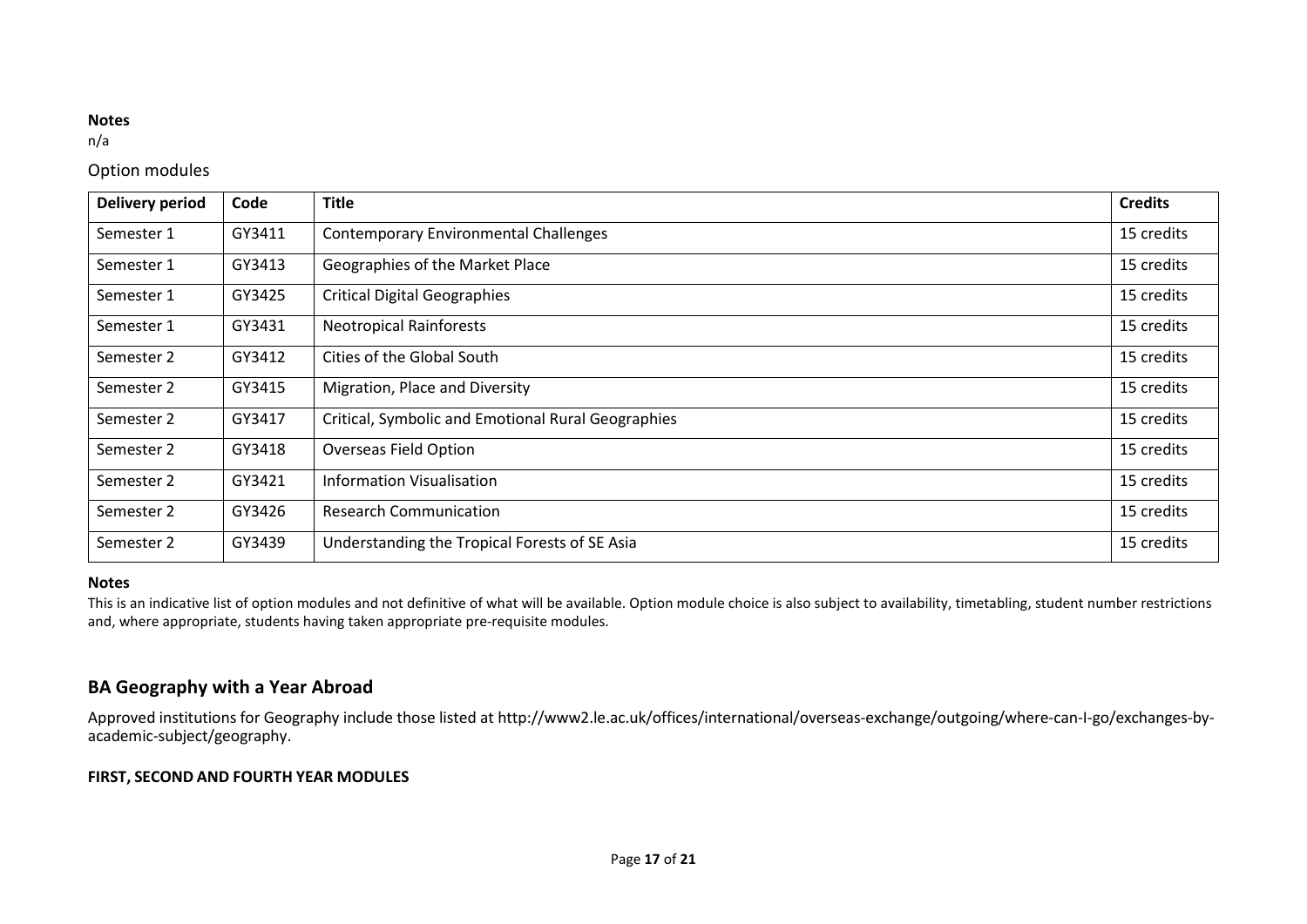Regulations for the first and second year are the same as for the BA degree in Geography. Regulations for the fourth year of the course are the same as for the third year of the BA degree in Geography.

### **THIRD YEAR MODULES**

The third year will be spent abroad in the USA, Canada, Finland, Spain, Germany and the Netherlands taking approved courses in one of the institutions associated with the Department of Geography. Level 3 modules from the Geography and Environmental Sciences Departments of the host Institution, plus introductory language modules, to the same overall credit value per year as Leicester. A small proportion of modules in other subjects may be taken by prior agreement of the International Officer in the Department of Geography, University of Leicester. Students will be required to reach a prescribed level of attainment in the work done abroad (a pass in Leicester terms according to the mark translation). Any student failing the year abroad component will revert back to the standard Leicester variant of their degree."

### **BA Geography with a Year in Industry**

**Level 4/Year 1 2022/23**

Credit breakdown

| <b>Status</b> | <b>Year long</b> | Semester 1 | Semester 2 |
|---------------|------------------|------------|------------|
| Core          | n/a              | 60 credits | 60 credits |
| Optional      | n/a              | n/a        | n/a        |

120 credits in total

| <b>Delivery period</b> | Code   | <b>Title</b>                                                   | <b>Credits</b> |
|------------------------|--------|----------------------------------------------------------------|----------------|
| Sem 1                  | GY1411 | Human Geography for a Globalised World                         | 15 credits     |
| Sem 1                  | GY1422 | Skills for Professional Geographers                            | 15 credits     |
| Sem 1                  | GY1423 | <b>Exploring our Digital Planet</b>                            | 15 credits     |
| Sem 1                  | GY1431 | Evolution of the Earth System                                  | 15 credits     |
| Sem <sub>2</sub>       | GY1412 | Environment/Nature/Society                                     | 15 credits     |
| Sem <sub>2</sub>       | GY1413 | Human Geography Field course: The dynamics of people and place | 15 credits     |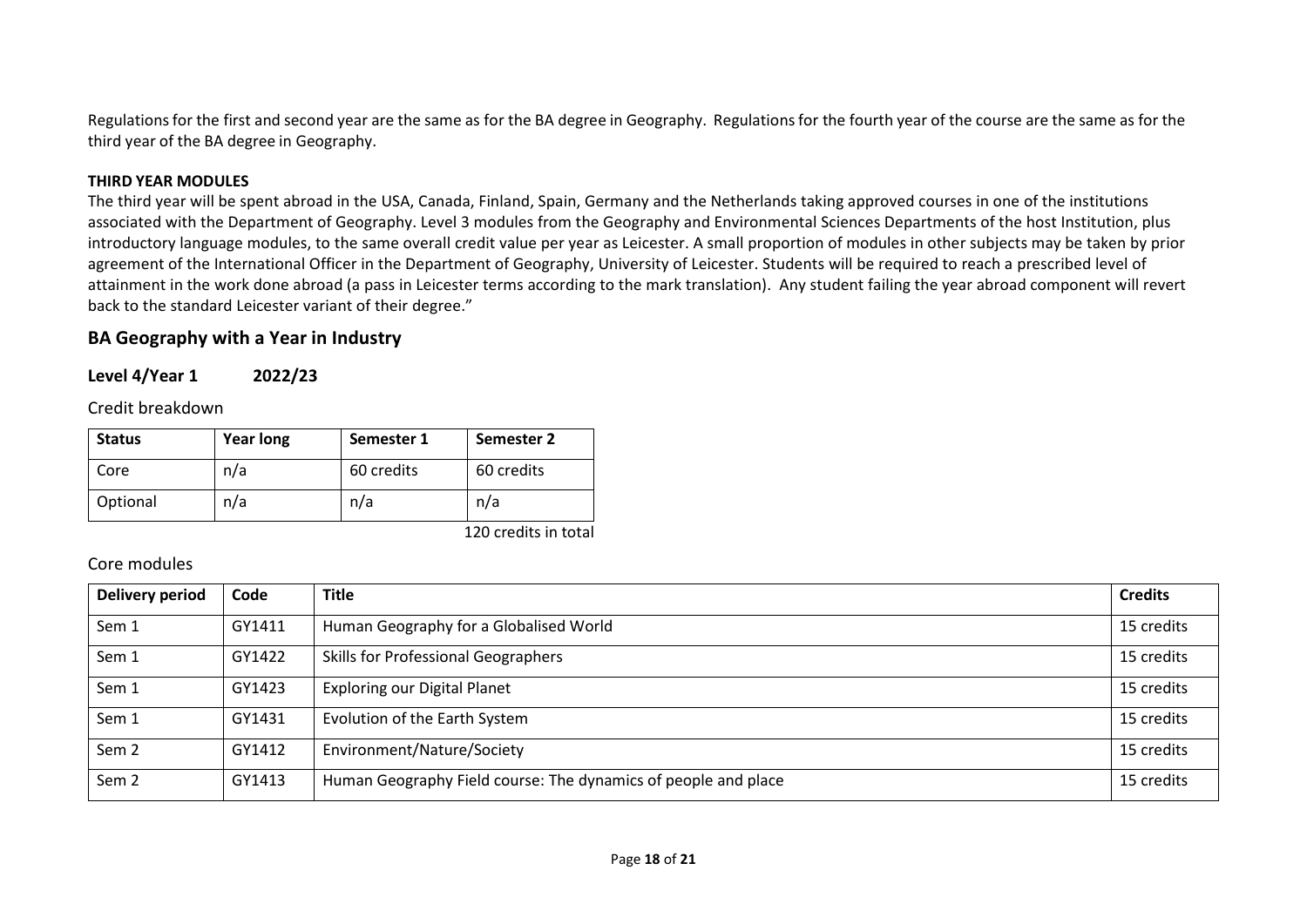| Delivery period  | Code   | <b>Title</b>                          | <b>Credits</b> |
|------------------|--------|---------------------------------------|----------------|
| Sem 2            | GY1421 | Working with Geographical Information | 15 credits     |
| Sem <sub>2</sub> | GY1432 | The Contemporary Earth System         | 15 credits     |

N/A

# **Level 5/Year 2 2023/24**

# Credit breakdown

| <b>Status</b> | <b>Year long</b> | Semester 1 | Semester 2 |
|---------------|------------------|------------|------------|
| Core          | n/a              | 30 credits | 45 credits |
| Optional      | n/a              | 30 credits | 15 credits |

120 credits in total

# Core modules

| Delivery period  | Code    | <b>Title</b>                                               | <b>Credits</b> |
|------------------|---------|------------------------------------------------------------|----------------|
| Sem 1            | GY2410  | Histories and Philosophies of Human Geography              | 15 credits     |
| Sem 1            | GY2420  | Climate Change: Impacts, Vulnerability and Adaptation      | 15 credits     |
| Sem <sub>2</sub> | GY2414  | Research Design and Methods (with Dissertation Planning)*  | 15 credits     |
| Sem <sub>2</sub> | GY2415  | Geographical Research in the Field (overseas field course) | 15 credits     |
| Sem <sub>2</sub> | GY2421  | <b>Geographical Information Science</b>                    | 15 credits     |
| Sem 1            | ADGY221 | <b>Placement Preparation 1</b>                             | 0 credits      |
| Sem <sub>2</sub> | ADGY222 | <b>Placement Preparation 2</b>                             | 0 credits      |

# **Notes**

\*Qualifying mark of 40% in dissertation proposal is required for progression into year 3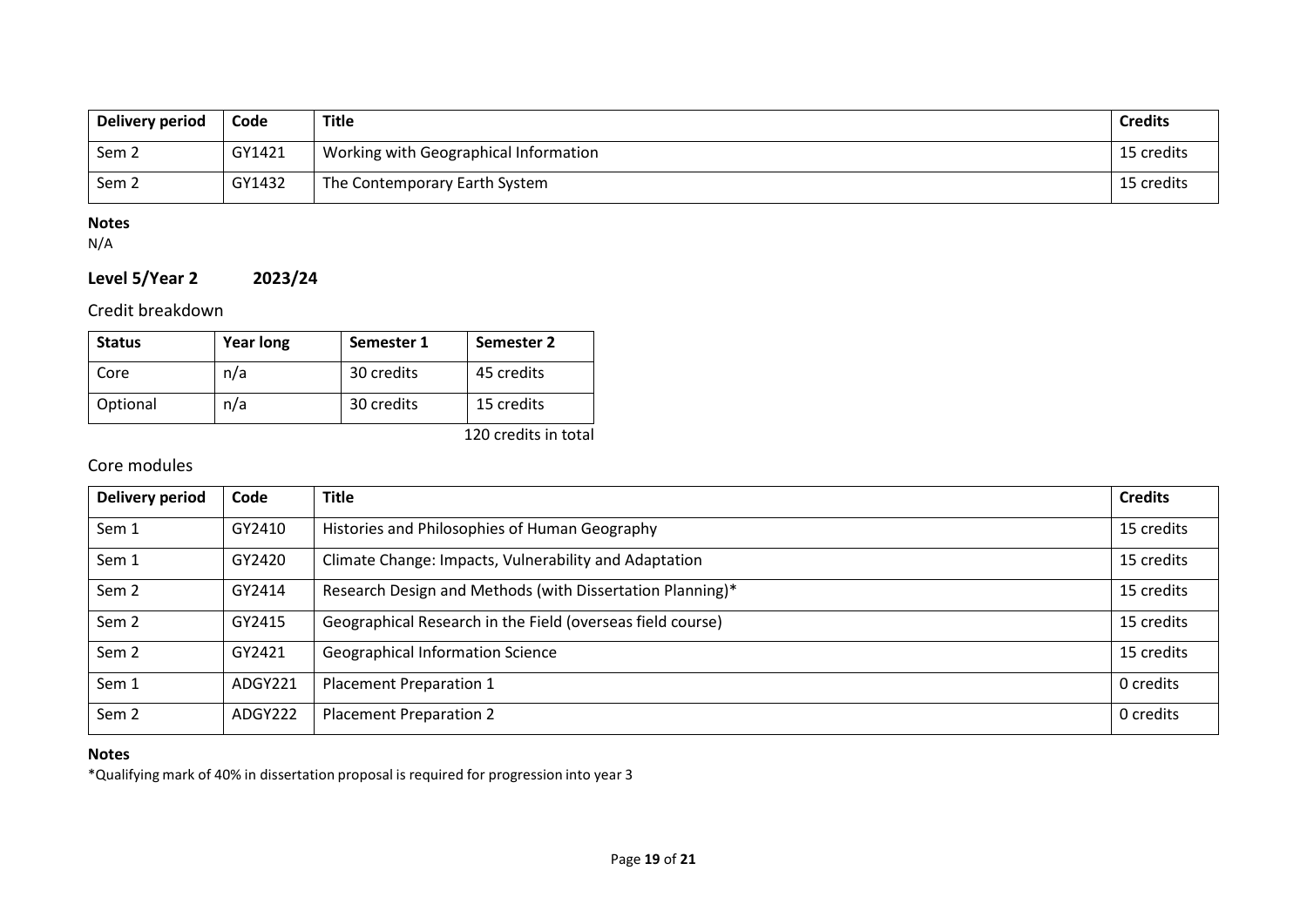## Option modules

| <b>Delivery period</b> | Code   | <b>Title</b>                                        | <b>Credits</b> |
|------------------------|--------|-----------------------------------------------------|----------------|
| Semester 1             | GY2411 | A Critical Geography of Environment and Development | 15 credits     |
| Semester 1             | GY2412 | Economy, Society and Space                          | 15 credits     |
| Semester 1             | GY2413 | Social and Cultural Geography                       | 15 credits     |
| Semester 1             | GY2434 | The Dynamic Biosphere                               | 15 credits     |
| Semester 2             | GY2416 | Political Geography: Space, Territory and Power     | 15 credits     |
| Semester 2             | GY2422 | Geography in Education                              | 15 credits     |
| Semester 2             | GY2424 | Remote Sensing of the Environment                   | 15 credits     |

#### **Notes**

This is an indicative list of option modules and not definitive of what will be available. Option module choice is also subject to availability, timetabling, student number restrictions and, where appropriate, students having taken appropriate pre-requisite modules.

### **Level 6/Year 3 2024/25**

#### **THIRD YEAR**

Students who gain an industry placement will be assessed as per the standard model for undergraduate placements in the College of Science and Engineering. The marks from this year will not be included in the final degree assessment.

| Year long | $\sqrt{2}$<br>$\mathbf{v}$<br>ADG Y<br>. .<br>. | า Placement<br>$\overline{\phantom{0}}$<br>. On | 0 credits |
|-----------|-------------------------------------------------|-------------------------------------------------|-----------|
|           |                                                 |                                                 |           |

#### **FINAL YEAR**

Regulations for the fourth year of the course are the same as for the third year of the BA degree in Geography.